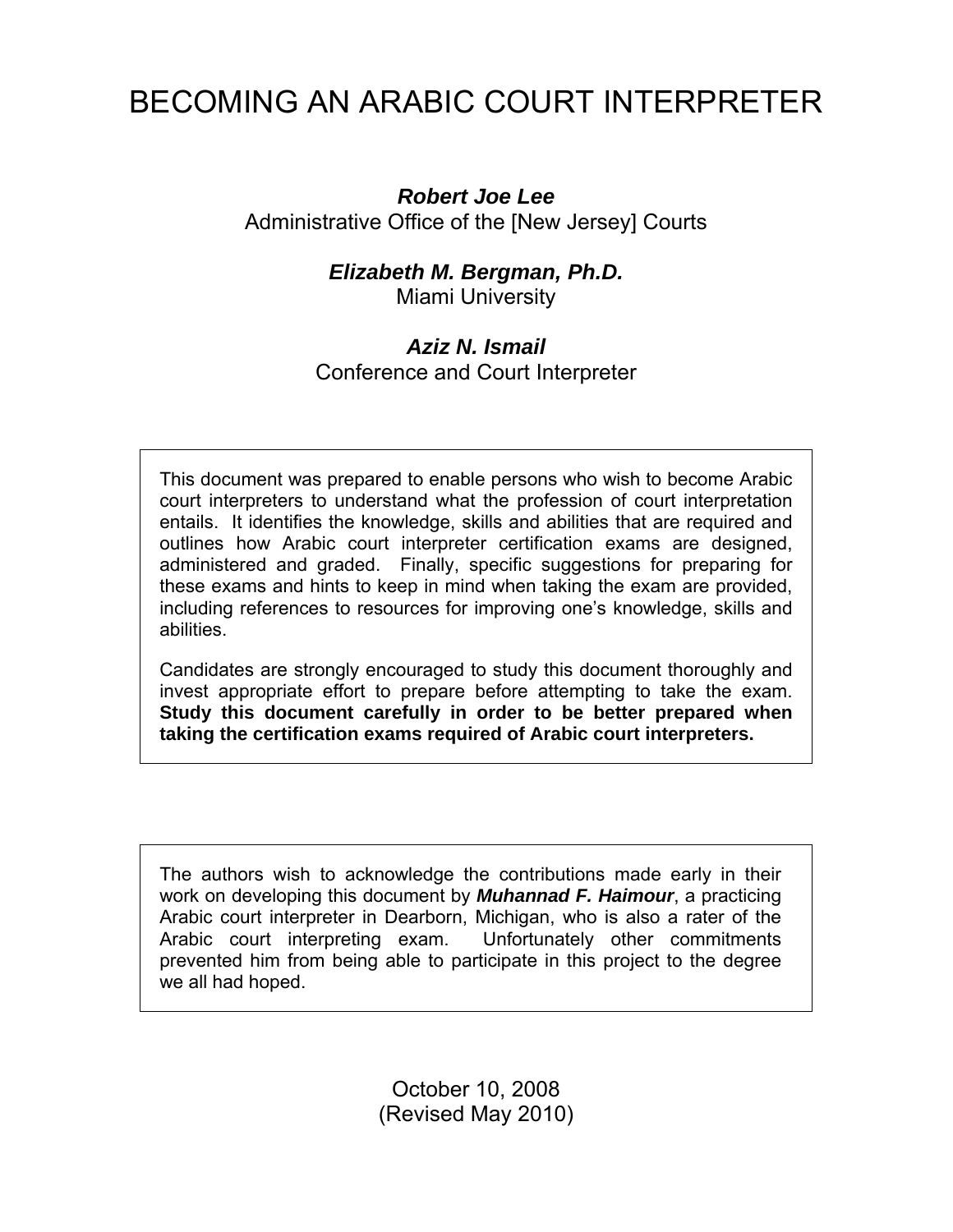# *Introduction*

The court systems of the United States are experiencing an increasing need for the services of professional interpreters in many languages, including Arabic. This document has been prepared to help prospective Arabic interpreters understand what the profession of court interpreter entails and how to prepare for certification exams. In this document, you will learn the following:

- The knowledge, skills, and abilities (KSAs) that all court interpreters need;
- The special skills that Arabic court interpreters must have;
- Some ways you can develop the KSAs you will need as an Arabic court interpreter;
- How the court interpreter tests are administered and what you should keep in mind when you take the tests; and
- How the court interpreter oral performance tests are graded.

# *What are the Knowledge, Skills and Abilities (KSAs) that ALL Court Interpreters Need?*

Most of the knowledge, skills and abilities that are essential for success in the profession of court interpreting are the same for all court interpreters, regardless of the languages in which they work. Court interpretation requires much more than knowing two languages. If you are thinking about becoming an Arabic court interpreter, consider the knowledge, skills and abilities you must have by asking yourself the following questions:

#### Linguistic/communicative sophistication:

- **Have I mastered the written and spoken forms of English and Arabic at the level of a highly educated native speaker of each language?**
- **Do I have a very sophisticated knowledge and mastery of English and Arabic at all levels?**
- **Can I understand and use formal varieties of English and Arabic as well as more informal domains such as slang, colloquialisms, profanity, etc.?**

#### Legal sophistication:

- **Do I have extensive knowledge of American legal systems and court procedures?**
- **Can I understand and use the range of technical terminology that occurs in courts and other legal contexts (e.g., legal terminology, but also specialized domains such as drugs, weapons, etc.)?**
- **Do I know the Arabic equivalents of English legal terms and the English equivalents of Arabic legal terms?**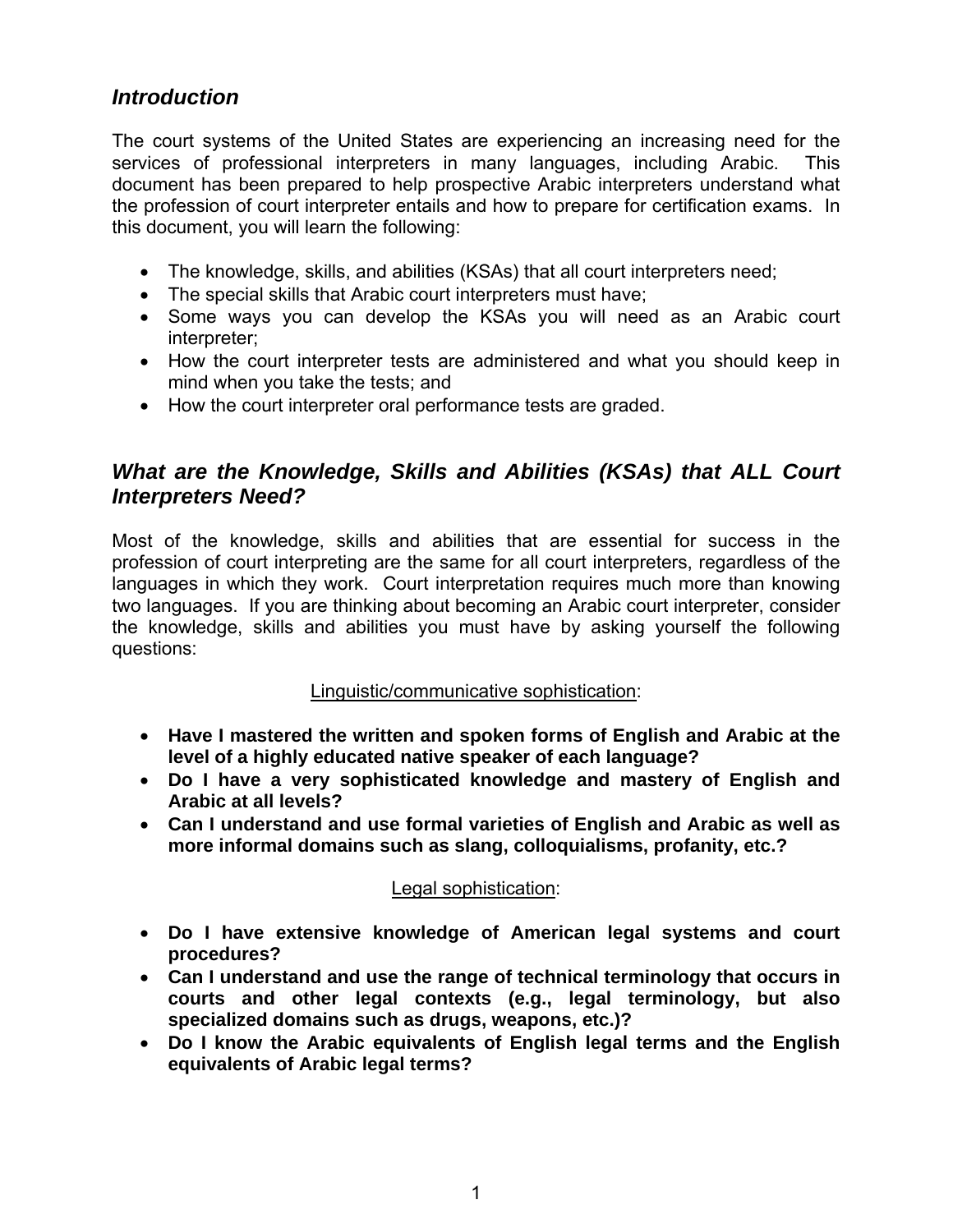#### Skill sophistication:

- **Can I perform all three modes of court interpretation: sight, consecutive and simultaneous?**
- **Can I perform all three modes accurately and faithfully, no matter what the circumstances might be?**

#### Professional sophistication:

- **Do I know established codes of professional conduct and ethics, and best practices for court interpreters?**
- **Do I follow those codes of professional conduct and ethics, and best practices, so that I always perform my duties in a professional manner?**

Most people who answer these questions honestly must say "maybe" or even "no" to one or more of these questions. Now please ask yourself one more question:

• **What am I willing and able to do in order to obtain the KSAs of a court interpreter?** 

The likelihood that you will successfully become an Arabic court interpreter depends on how accurately you make these assessments and the degree to which you are willing to invest the time, resources and effort into developing the KSAs of this profession. See Appendix A for a more detailed list of court interpreter KSAs.

# *What Special Skills Does the Arabic Court Interpreter Need?*

The Arabic language presents a unique challenge to Arabic court interpreters. The primary feature of that challenge is that Arabic usage is "diglossic". This means that Arabic speakers use two major different varieties of the language. They may stay in one variety, go back and forth between the two varieties, or use both varieties in a single sentence, depending on circumstances. You are familiar with this situation from your daily life.

One variety is a highly formal variety that we have come to call Modern Standard Arabic (MSA) and is also known as "Classical Arabic," "الفصحى, *al-fus-ha*, or "literary Arabic." It is the type of Arabic used in official or formal circumstances such as schools, courts, and media. This is also the variety of Arabic used in written communications. As such it is fairly standardized throughout the Arabic-speaking world. To the degree that speakers of Arabic from various parts of the world can communicate with each other, it is often (but not always) through the use of this variety of Arabic.

The other variety is known as "colloquial Arabic," العامية, *al-'aamiyya*, or الدارجة , *al-daarija*, "dialectal Arabic," "Arabic dialect," "vernacular Arabic," "conversational Arabic," or "the slang," and has many local variants. This variety of Arabic is spoken in everyday social situations. Linguists of Arabic recognize four major dialect groups: Arabian Peninsula Colloquial, Egyptian Colloquial, Levantine Colloquial (Mashriqi), and North African Colloquial (Maghribi). Arabic speakers from different parts of the world who attempt to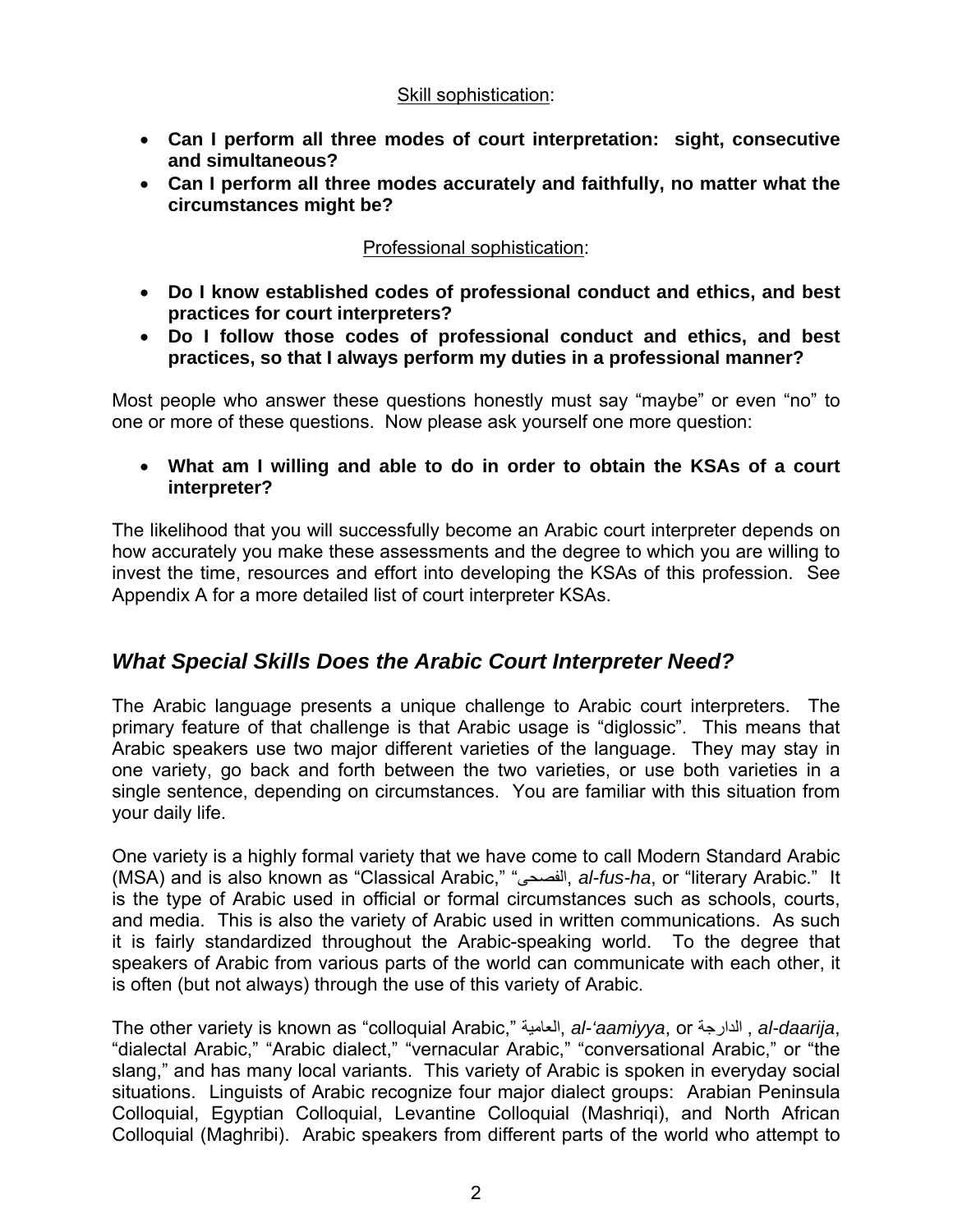communicate verbally with each other will have many obstacles to overcome if they rely solely on one of the four primary varieties because of wide variations in pronunciation and vocabulary. These varieties of Arabic are essentially oral and are not usually written.

Because of the diglossic nature of Arabic, Arabic court interpreters must possess the following KSAs above and beyond those of court interpreters of other languages. In order to further assess your readiness to take an Arabic court interpreter certification exam, please ask yourself the following additional questions:

#### • **Can I interpret effectively back and forth between English and Modern Standard Arabic (MSA)?**

MSA is as close as there is to a universal means of communicating among Arabic speakers. If a court interpreter cannot handle MSA, there will be a problem communicating with many Arabic speakers who appear in courts as parties or witnesses.

• **Can I effectively and accurately interpret between English and MSA - rather than a colloquial dialect -- when I face written materials?** 

As noted above, written Arabic will almost always be produced in MSA and rarely in a colloquial dialect.

• **Can I effectively and accurately interpret between English and MSA – rather than a colloquial dialect -- when I face simultaneous interpretation from English into Arabic?** 

Simultaneous interpretation in court is always from English into Arabic and is largely the interpretation of the speech of judges and attorneys and, to a lesser degree, Englishspeaking witnesses. The type of discourse that is ordinarily interpreted simultaneously is the formal discourse of highly educated speakers who use language in a very formal, restricted and trade-specific way unique to the legal environment of the courtroom. Accordingly, the vehicle for that interpretation into Arabic should be MSA for the most part. However, when an English speaker begins to use a more informal, colloquial or slangy style of speech, then the interpreter could use either MSA or the colloquial dialect spoken by the person for whom the interpreter has been contracted.

• **Can I effectively and accurately interpret between English and a colloquial dialect of Arabic in question-and-answer situations with the Arabicspeaking party or witness? Can I perform consecutive interpretation when it is the appropriate mode of interpretation?** 

When parties or witnesses are answering questions during a court proceeding (e.g., when the court asks questions of an Arabic-speaking defendant during a first appearance in a criminal matter, or when an attorney is conducting an examination of an Arabic-speaking witness), the Arabic court interpreter will have to understand what that speaker of Arabic is saying, whether in MSA, a colloquial dialect depending on the speaker's background, or a combination of both. In addition, it will sometimes be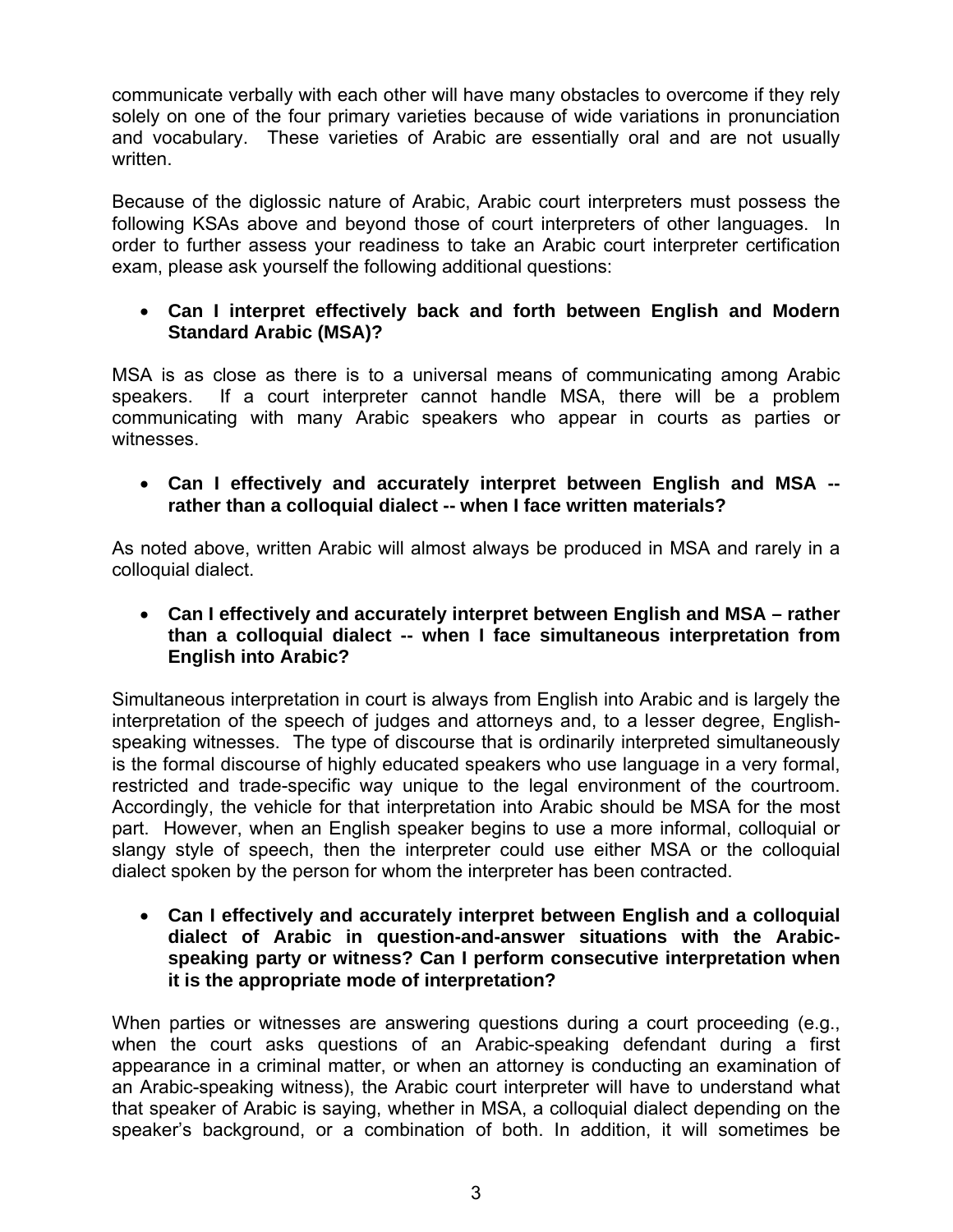appropriate, in the professional judgment of the court interpreter, to use MSA or to use the colloquial dialect of Arabic used by that party or witness. Furthermore, the interpreter may use a variety of strategies that include a combination of both MSA **and** that colloquial dialect.

• **Can I demonstrate my abilities as an Arabic court interpreter in MSA** *and* **one of the following Arabic dialect groups: Arabian Peninsula Colloquial, Egyptian Colloquial, Levantine Colloquial (Mashriqi), and North African Colloquial (Maghribi)?**

The New Jersey Judiciary has invested considerable effort since April 1995 to understand the special needs of Arabic speakers and the linguistic diversity of the Arabic-speaking world so it can develop appropriate approaches for providing equal access to its courts for Arabic speakers who have limited English proficiency. These efforts are based on the expert advice of scholarly linguists and practicing interpreters. The fact that *Ethnologue*, a preeminent authority on the world's languages, identifies some 40 major varieties of Arabic illustrates the nature of the problem. It is simply not possible to develop court interpreter certification exams in 40 varieties of Arabic or to attempt to match every person needing Arabic interpreting services with an Arabic interpreter from the exact same dialect group.

In order to manage certification of Arabic interpreters as well as the delivery of appropriate Arabic court interpreting services, the following scheme for classifying dialect groups has been adopted:

| <b>DIALECT GROUP</b>                | <b>COUNTRIES OF ORIGIN</b>                                                                                |
|-------------------------------------|-----------------------------------------------------------------------------------------------------------|
| Arabian Peninsula Colloquial        | <b>Bahrain</b><br>Iraq<br>Kuwait<br>Oman<br>Qatar<br>Saudi Arabia<br><b>United Arab Emirates</b><br>Yemen |
| <b>Egyptian Colloquial</b>          | Egypt<br>Northern Sudan                                                                                   |
| Levantine Colloquial (Mashriqi)     | <b>Israel</b><br>Jordan<br>Lebanon<br>Palestine (Palestinians)<br>Syria                                   |
| North African Colloquial (Maghribi) | Algeria<br>Libya<br>Mauritania<br>Morocco<br>Tunisia                                                      |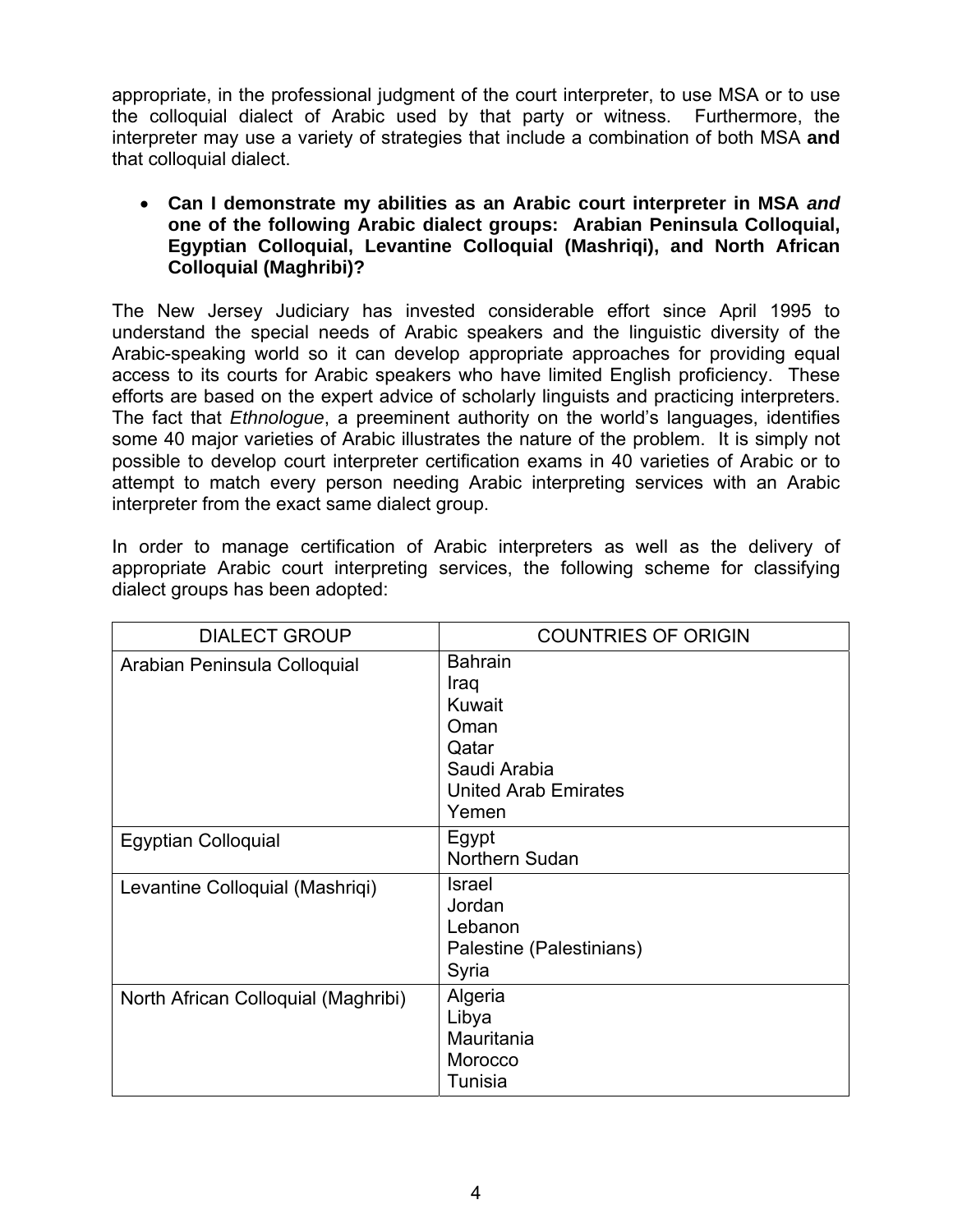• **Can I strike the right balance between MSA and a colloquial dialect of Arabic that is faithful to the source language, the nature of the discourse being interpreted, and the variety of Arabic which can carry the interpretation most faithfully?** 

There is a presumption that in certain circumstances MSA *or* the appropriate colloquial dialect will be used for sustained periods of time. It is also true that a speaker may move back and forth between MSA and a colloquial dialect for extended periods of time. Arabic interpreters must be competent in both MSA and one or more dialects, and know when and how to move back and forth between the two appropriately and accurately.

# *What Are Some Recommended Ways to Develop the Knowledge, Skills and Abilities to Become an Arabic Court Interpreter?*

#### Develop Broad Knowledge of Both Languages

The first and perhaps most important step of all is to ensure that you have an extensive knowledge of English and Arabic. It is simply not possible to develop interpreting skills without having a sophisticated mastery of both languages. Do the following in Arabic **and** English:

- **Read a lot and read a wide range of materials, especially in each of the following areas:** 
	- o literature
	- o biography
	- o the hard sciences (biology, chemistry, geology, etc.)
	- o the social sciences (history, sociology, anthropology, etc.)
	- o religion and philosophy (Muslim, Christian, secular, etc.)
	- o scholarly journals, books, and other academic sources
	- o popular periodicals such as magazines and newspapers, and Internet sources
- **Expose yourself to a wide range of regional and stylistic varieties of Arabic and English through the media.**
- **Make a conscious effort as you read and listen to learn new vocabulary and update your vocabulary in Arabic and English. Even the most experienced interpreters keep vocabulary lists and glossaries.**
- **Listen to all of the following:** 
	- o the news
	- o talk shows and discussions that deal with a variety of topics
	- $\circ$  call-in programs (useful for regional variation in Arabic and English)
	- o dramas and serials (useful for regional variation in Arabic)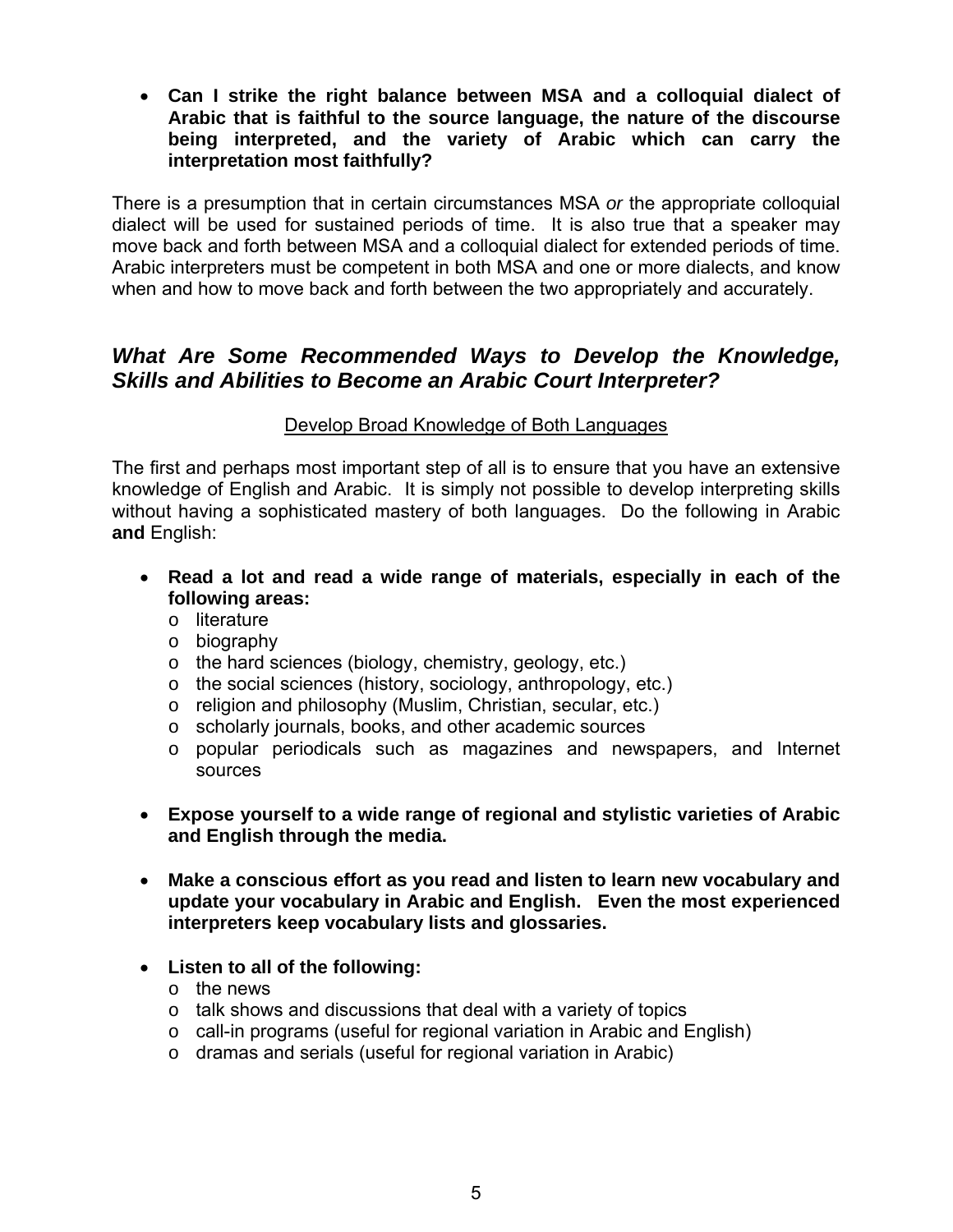- **Whenever possible, take advanced college or university courses in Arabic and English. Possible areas of study are:** 
	- o literature
	- o advanced grammar and linguistics of Arabic or English
- **Use Arabic and English regularly in a variety of informal and formal situations, personal as well as professional.**

A list of specific resources that may be useful is provided in Appendix B.

#### Develop Knowledge of Legal Terminology and Court Procedure

You must learn the terminology you will be hearing from judges, attorneys, and the parties. You also need to understand court procedure. To a lesser degree, you need to understand the legal cultures of the Arabic-speaking world so you know how to select and use terms appropriately when interpreting into Arabic, as well as understand and interpret into English the legal concepts used by Arabic speakers in our courts.

- **Learn the most common legal terms and types of court procedures in English.** 
	- o Download *The English Legal Glossary* by the Consortium for Language Access in the Courts (formerly the Consortium for State Court Interpreter Certification) (http://www.ncsconline.org/D\_Research/CIResources.html; click on "Legal Glossary-English") and learn the commonly used terms listed
	- o Whenever possible, take courses in law or court procedure at a college or university. You do not have to go to law school. There are many courses in paralegal studies, criminal justice, administration of justice, and related majors and minors that will help you learn what you need.
	- o Observe a wide variety of court proceedings and related events in courthouses such as mediation and hearings presided over by arbitrators and hearing officers.
	- o Watch "Court TV," taking notes on terminology and procedure.
	- $\circ$  Buy or borrow from a friend, colleague, or library as many as possible of the bilingual, English-Arabic references listed in Appendix B.
	- o Begin compiling your own list of key terms and making sure you learn what they mean.
- **Learn how each of those terms should be rendered in Arabic** 
	- o Buy or borrow from a friend, colleague or library as many as possible of the Arabic-language references listed in Appendix B.
	- o Develop equivalents (translations) for each of the terms in *The English Legal Glossary*. If possible, do this collaboratively as a team effort with peers.
	- o Use translation (Arabic to English and English to Arabic) of legal documents for practice. If possible, ask someone with legal and/or interpreting experience to review your translations and mentor you on appropriate usage.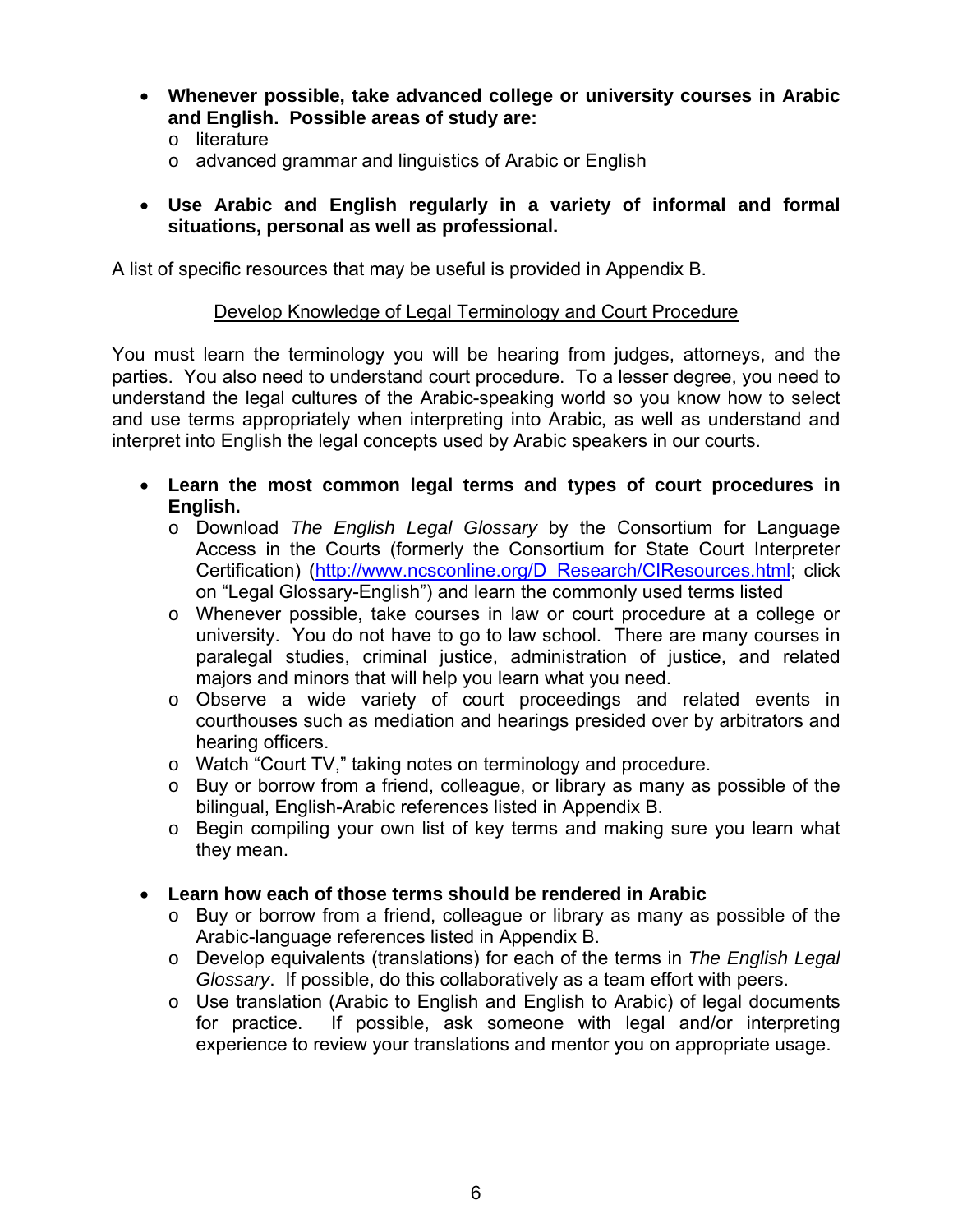Once you have a solid base in the two languages, then you can start developing the basic skills in sight, consecutive, and simultaneous interpretation. Here are some of the ways you can do this:

#### • **Take courses in translation.**

Interpretation, which involves oral or signed communication, and translation, which involves only written documents, are related but separate professions. Still, studying translation provides an excellent foundation for developing skills in interpretation. Some experts even claim that training in translation should precede taking courses in interpretation. Theories and techniques for finding equivalents and understanding the challenges of producing equivalency across languages provide an excellent foundation for interpreters. Following are the courses known to the authors:

- o Marygrove College in Detroit, Michigan. For details, call 313-927-1448 or go to http://www.marygrove.edu/academics/Arabic/index.asp.
- o New York University in New York City. For details go to www.http://scps.nyu.edu/areas-of-study/foreign-languages/professionalcertificates/translation.html, or call 212-998-7200; 888-998-7204.

#### • **Take a language-specific course in Arabic-English, English-Arabic interpretation.**

Following are the courses known to the authors:

- o Interpreting School for Prospective Arabic Court Certified Interpreters, LA Institute of Translation and Interpretation, Los Angeles, California. http://Chinese-school.netfirms.com/Arabic-translation-interpretationschool.html.
- o "Learn How to Become a Certified Interpreter in the Arabic Language: A Two-Day Skill-Building Workshop" offered by the Arab American Language Institute in Dearborn, Michigan (313-457-1700).

#### • **Buy or borrow Arabic-English interpretation materials and practice all of the exercises provided.**

One of the best ways to develop skills is to practice with a small group of prospective Arabic interpreters or a mentor so you can receive honest, objective feedback. The only available material known to the authors at this time is the following:

o Arabic: Two-Tone Tapes, English-Arabic Tape (available from Acebo, Inc., http://www.acebo.com). This stereo tape contains source material for the interpreter to practice as well a model interpretation of that same material by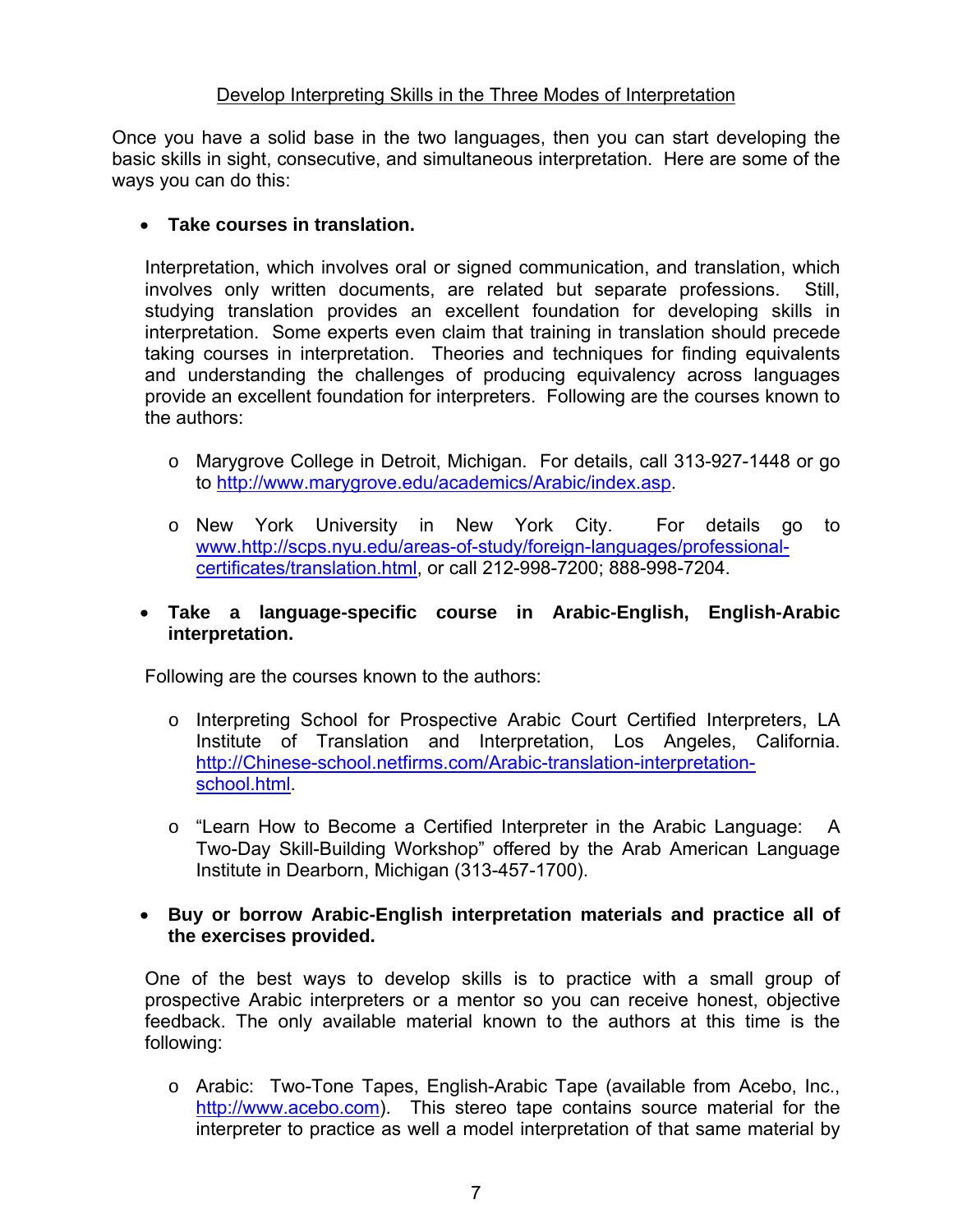an expert interpreter. The source material is on the left track of the tape, and the interpretation is on the right track. The source material consists primarily of jury instructions.

• **Buy or borrow language-neutral practice materials and practice all of their exercises.** 

`

This also is most useful when done with peers or mentors. Following are some available materials:

- o *The Interpreter's Edge*, Generic Edition, (available from Acebo, Inc., http://www.acebo.com). This consists of a paperback book and a set of five one-hour audio cassettes to develop interpreting skills from English into any other language. The products provide English-language source materials designed to provide interpreters and interpreting students with training in all the requisite techniques of court interpreting.
- o Consortium for Language Access in the Courts, *Practice Examination Kit—All*  Languages. Available from http://www.ncsconline.org/d\_research/ CourtInterp/CICourtConsort.html
- o Administrative Office of the [New Jersey] Courts, *Simultaneous Interpreting Practice Kit*. This is available on-line at the New Jersey Judiciary's website: http://www.judiciary.state.nj.us/interpreters/resources.htm (see the fourth bullet under "Resources for All Interpreters").
- o The National Court Reporters Association has issued numerous tapes at differing speeds to help court reporters build transcription skills. Some are also helpful tools for simultaneous interpreting practice into any language. We recommend the following for beginners: Special Student Series A, 3 tapes; Speed Development Series, SD 120 Jury Charge and SD 120 Testimony. For the more advanced student, we recommend Special Student Series B. Get a current catalog directly from the association. NCRA Store, 8224 Old Courthouse Road, Vienna, VA 22182-3808; 800-272-6272; FAX 703-556-6291. http://www.ncraonline.org
- o Practice simultaneous interpretation while listening to English broadcasts on radio and television (e.g., National Public Radio, news, and documentaries).

# **How Are the Arabic Court Interpreting Performance Tests Administered? What Should Candidates Keep in Mind When Taking the Test?**

There are three sections to the test, one for each of the modes of interpretation: sight, consecutive and simultaneous. The exams are administered by a trained proctor who is ordinarily neither an interpreter nor a speaker of Arabic.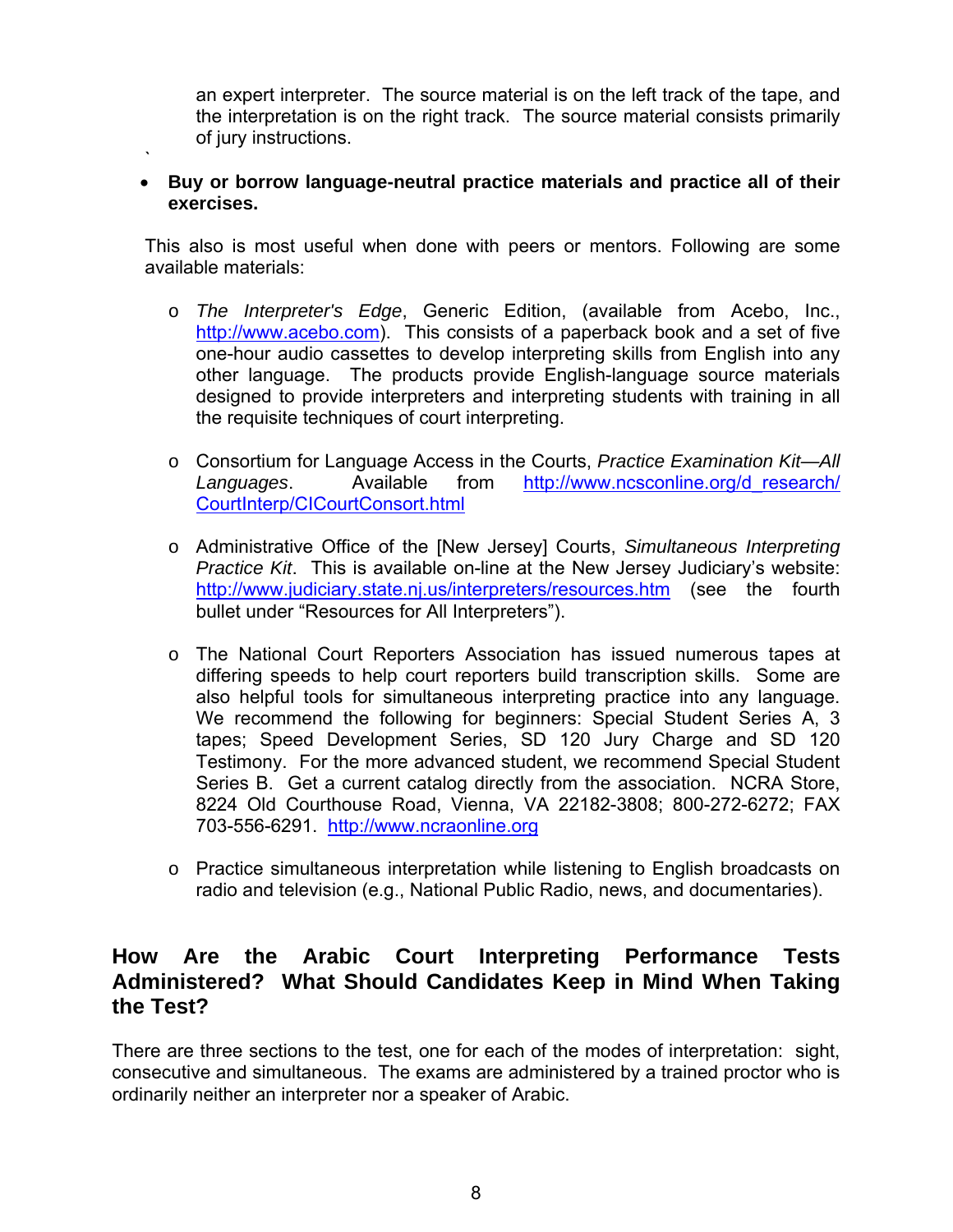The testing model followed in New Jersey is based on the principles outlined above providing for—

- 1. MSA to be the primary form of Arabic to be used in the sight and simultaneous sections of the exam (both for the source language material to be interpreted from and for when interpreting from English into Arabic); and
- 2. One of the four colloquial dialects to be the primary language used in the consecutive section (informal English questions should be interpreted into the colloquial dialect and the witness' answers will be provided by native speakers using primarily the colloquial dialect).

The New Jersey model<sup>1</sup> administers the Arabic tests in two stages, keeping separate the sections that focus primarily on MSA from the section that focuses primarily on the four major colloquial varieties of Arabic, treating them almost as if they were all different languages. Stage One consists of the sight and simultaneous, which, taken together, constitute an exam for MSA. Candidates who are successful on MSA then proceed to Stage Two and take the consecutive section corresponding to the dialect in which they wish to work, if one is available. Candidates in New Jersey must submit a separate application to take the MSA exam and any of the consecutive exams. Applications for any consecutive exam are submitted after successful completion of the MSA exam.

Stage Two takes place several weeks after the date on which candidates take the sight and simultaneous sections. Candidates who wish to work in Egyptian Colloquial Arabic must take that consecutive exam and those who wish to work in Levantine Colloquial Arabic<sup>2</sup> must take that exam. Candidates who wish to take both the Egyptian Colloquial and Levantine Colloquial tests will ordinarily be scheduled to take these exams on the same day, back to back. However, if any candidate would prefer to take the two tests on separate dates, this arrangement will be permitted upon written request by the candidate.

New Jersey classifies Arabic interpreters on the basis of their scores on both of the MSA sections and the colloquial dialect section(s).<sup>3</sup> In order to reach the Journeyman level, for example, the candidate must score at least 70% or higher on:

- the sight section of the MSA exam (including scoring at least 65% on the MSA→English part as well as at least 65% on the English→MSA part), as well as an overall average across both parts of 70% or higher;
- the simultaneous section of the MSA exam; and
- the colloquial dialect exam (e.g., Egyptian Colloquial or Levantine Colloquial).

l  $1$  Some states that are members of the Consortium for Language Access in the Courts and administer the Consortium's Arabic exams follow the New Jersey model and others do not. The ones that follow a different model tend to administer the consecutive section at the same test session as the sight and simultaneous in the following sequence: sight, consecutive, simultaneous.

<sup>&</sup>lt;sup>2</sup>Since this document was written in 2008, the Consortium has retired the Levantine Colloquial Arabic exam being used at the time and it is no longer available. A new exam will be developed to replace it as soon as the Consortium can allocate the necessary resources.

 $3$ New Jersey's classification system also depends on scores obtained on the written test. For details on the relationship between the written test scores and the court interpreter oral performance test scores in determining one's classification, see page six of the description of the written test on New Jersey's website (http://www.judiciary.state.nj.us/interpreters/examover.pdf).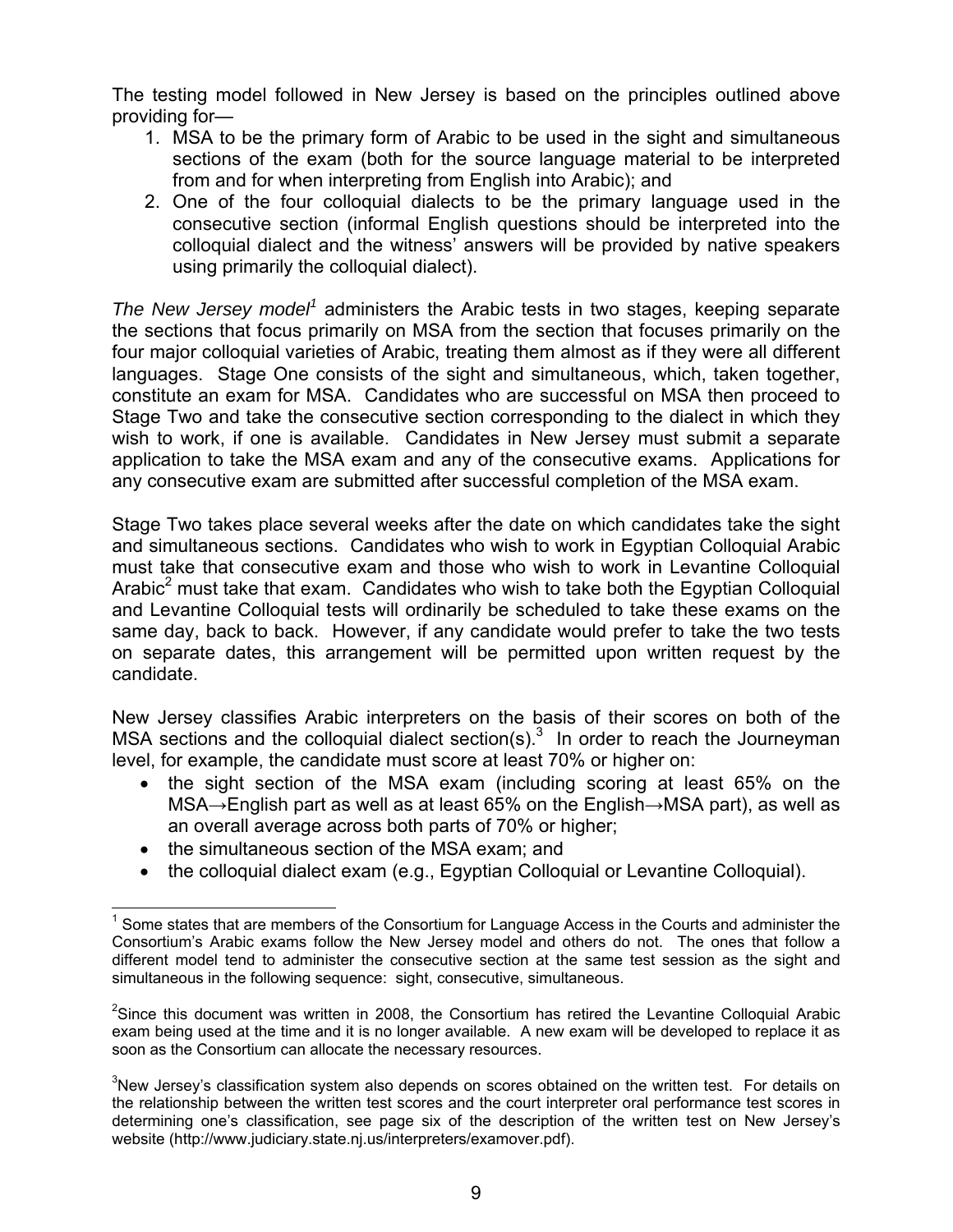However, if a candidate passes the MSA exam at the Journeyman level of 70% or higher on each section but scores 68% on the colloquial dialect exam, the candidate's classification will be at the Conditionally Approved level until such time as he or she can pass the colloquial dialect exam with a score of 70% or higher.

Unfortunately a consecutive examination is presently available only in Egyptian Colloquial Arabic. The Consortium expects to develop a new exam for Levantine Colloquial Arabic in the near future and, as soon as it becomes available, candidates wishing to work in that dialect will be required to take that exam. It is also hoped that exams in both Gulf State Colloquial Arabic and North African Colloquial Arabic will eventually be developed. When they become available, anyone who has already registered to work in these dialects will also be required to take the corresponding test or tests in order to continue working. Until such time as a consecutive exam is available in these three colloquial dialects, persons who register to work in them will be classified on the basis of the following four criteria:

- Their scores on the MSA exam
- Their score on the written test
- Their experience as professional interpreters
- Their training in interpretation

For further information on his this aspect of New Jersey's classification system works, go to http://www.judiciary.state.nj.us/interpreters/intclass\_untested.pdf. Note: The Spoken English Test referred to in that document is not required for Arabic interpreters.

#### Sight

The sight section of the exam has two parts. There are two documents, one written in English and the other in MSA. Each one is less than one page long, double-spaced, and contains 200-225 words.

Each document is a type of document that a court interpreter could encounter in her/his work. The English document, for example, may be from a police report, a presentence report, or any other report written for a judge. The MSA document could be a formal letter written to a judge (such as a character reference letter or victim impact statement submitted for consideration at sentencing) or a legal document originating from an Arabic-speaking country.

The English-to-MSA part is administered first. Once the English-to-MSA exam is finished, the candidate may take a brief break. Then the proctor will proceed to administer the MSA-to-English part.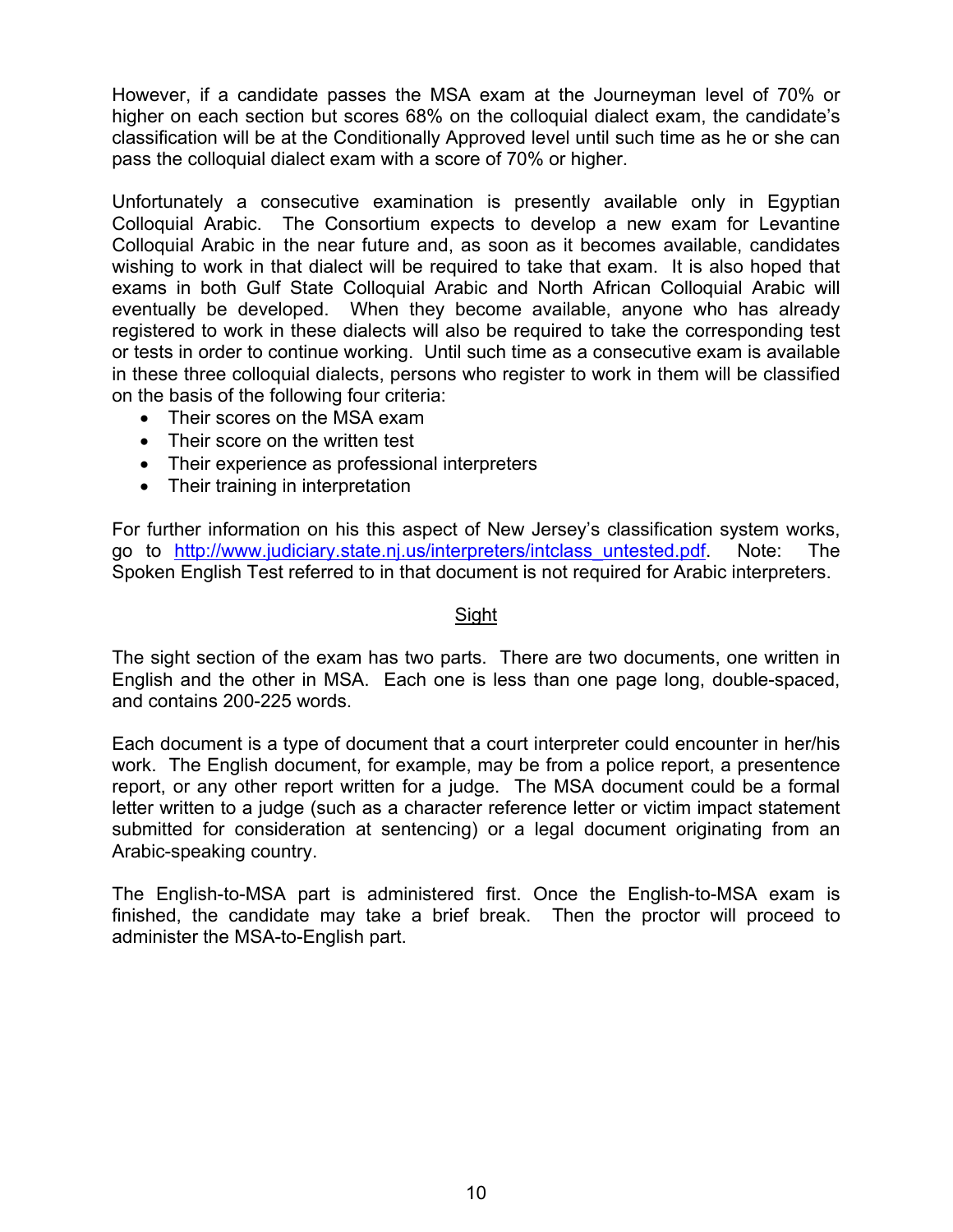Both parts are timed. The candidate has six minutes to interpret each document.<sup>4</sup> The proctor uses a stopwatch to monitor the time. If you have not finished by the end of the time allotted, the proctor will stop you.

You should interpret the majority of the text of the English part into MSA. Where the English text is informal or colloquial, interpret into the colloquial dialect of Arabic with which you are most familiar, i.e., the type of Arabic spoken by ordinary people in their everyday lives.<sup>5</sup>

Here are the actual instructions you will hear when you take the English-to-MSA portion of the sight exam $6$ :

Here's the first document. When you've completed your review period, interpret everything you see on the page into Modern Standard Arabic. "Modern Standard Arabic" is the Arabic you use for formal reading and writing, as well as for formal situations like a courtroom trial, a news broadcast, or a lecture. This is also known as "Classical Arabic" or "alfus'ha." However, when the style of English is informal or colloquial, you may interpret into any dialect of Arabic using the kind of Arabic spoken by ordinary people in their everyday lives instead of Modern Standard Arabic.

Here are the actual instructions you will hear when you take the MSA-to-English portion of the sight exam:

This time you will go the other way, from Modern Standard Arabic into English. Interpret everything you see on the page into English.<sup> $\prime$ </sup>

<sup>&</sup>lt;sup>4</sup>New Jersey's administration of sight exams is slightly different from the Consortium model in that New Jersey gives candidates two minutes to read the document after which they must begin rendering their interpretation, and then allows four minutes for the interpretation. Candidates in New Jersey will hear the following instructions: "We will now begin the exam with the two sight interpretations. The first document is in English and you will interpret it into Modern Standard Arabic. The second one is in Modern Standard Arabic and you will interpret that one into English. In each case, we recommend that you read through and study the entire document before beginning your interpretation. You will have up to two minutes for that review. I will tell you when one-half of your review time has passed to help you budget your allotted time. While you do have up to two minutes to familiarize yourself with each document, you may begin interpreting at any time. If you have not begun to interpret by the end of two minutes, however, I will tell you to begin. You will then have up to four minutes in which to complete your interpretation of each document. Please do not fold or write on either document, but you may take notes on the pad if you wish. Do you have any questions?"

<sup>&</sup>lt;sup>5</sup>Dr. Bergman provides the following examples: "Formal English differs from informal English in the same ways the MSA differs from the varieties. That is, the varieties differ in diction, grammar, and vocabulary. The diction of formal English is slower and more precise than that of informal English. Word boundaries are clearer, so that words are not slurred together. The grammar of formal English differs from that of informal English. The most noticeable difference is in contractions (I'd, shouldn't, etc.). They are common in informal English, where the uncontracted forms (I would, should not) are more common in formal English. The other most noticeable difference is in vocabulary. Formal English has 'person' or 'individual' where informal English has 'guy,' for example." July 5, 2005 e-mail to Robert Joe Lee.

 ${}^6$ Candidates in New Jersey will hear both the instructions indicated in footnote 1 as well as the instructions indicated here.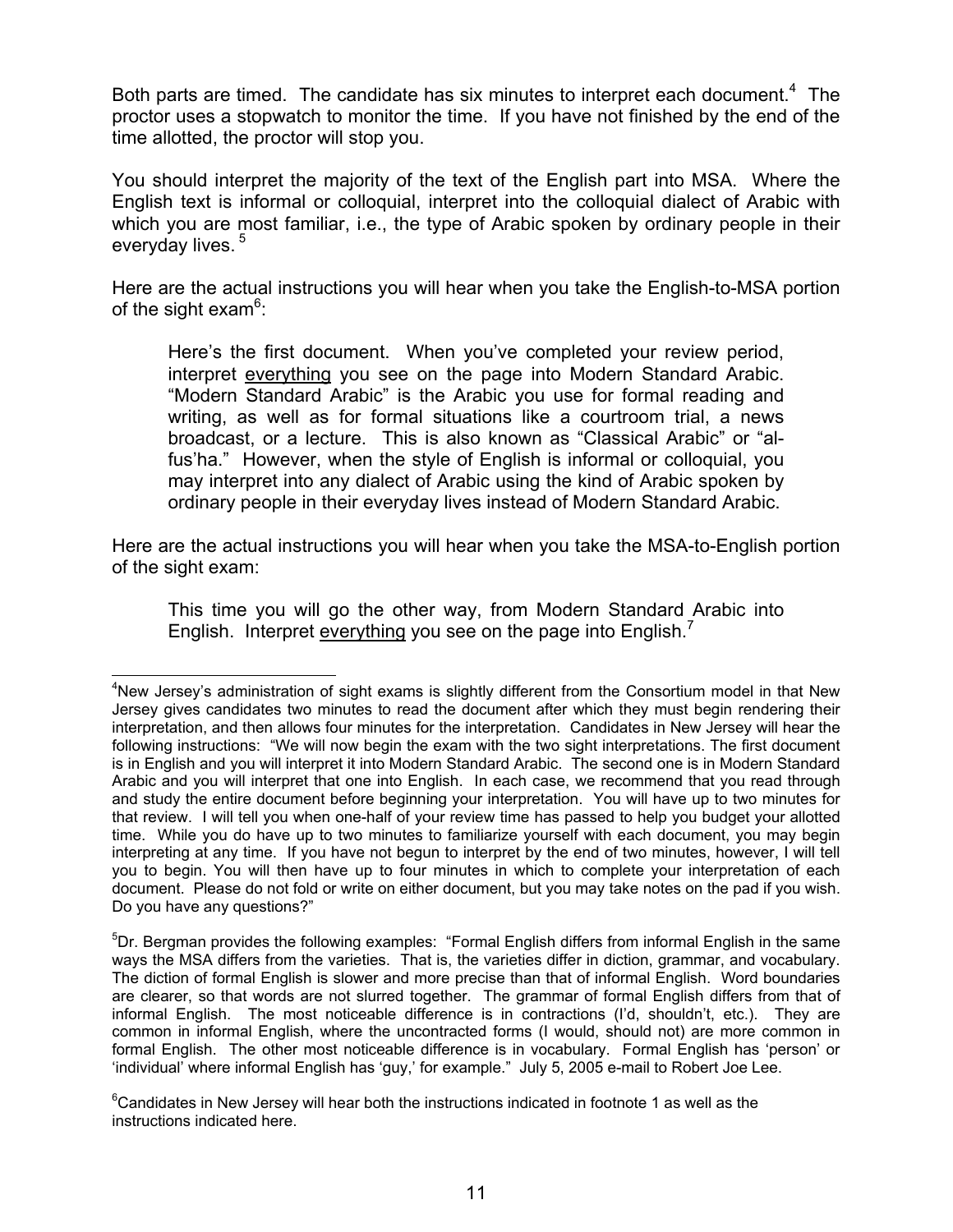#### *Suggestions to Remember When Taking the Sight Section*

- Read all the way through each document BEFORE beginning your interpretation.
- Make notes of solutions while reading and refer to them when delivering your interpretation.
- Interpret everything you see on the page; do not leave out anything.
- Deliver the interpretation in a smooth, even pace. A choppy delivery is not professional.
- Do not fill pauses in your interpretation with "ums" or "ahs". When you need a moment to think, a brief period of silence is more professional.
- Do not speed through your rendition. The time allotted is ample for a competent interpreter. There is no reward for speed. At the same time, strive to avoid long pauses.
- If you need reading glasses, bring them with you to the exam and put them on before you start the sight section.
- If you cannot find the right word or phrase in MSA, it is acceptable to use an appropriate word or phrase in an Arabic dialect and such renderings will not be counted wrong.
- Do not write on or fold the written test document.

<sup>&</sup>lt;sup>7</sup><br>Candidates in New Jersey will hear the following instruction from the proctor instead: "This time you will go the other way, from Modern Standard Arabic into English. Again, I'll advise you when half of your review time has passed and tell you to start to interpret after two minutes, if you haven't already begun. Here's the second document. When you've completed your review period, interpret everything you see on the page into English."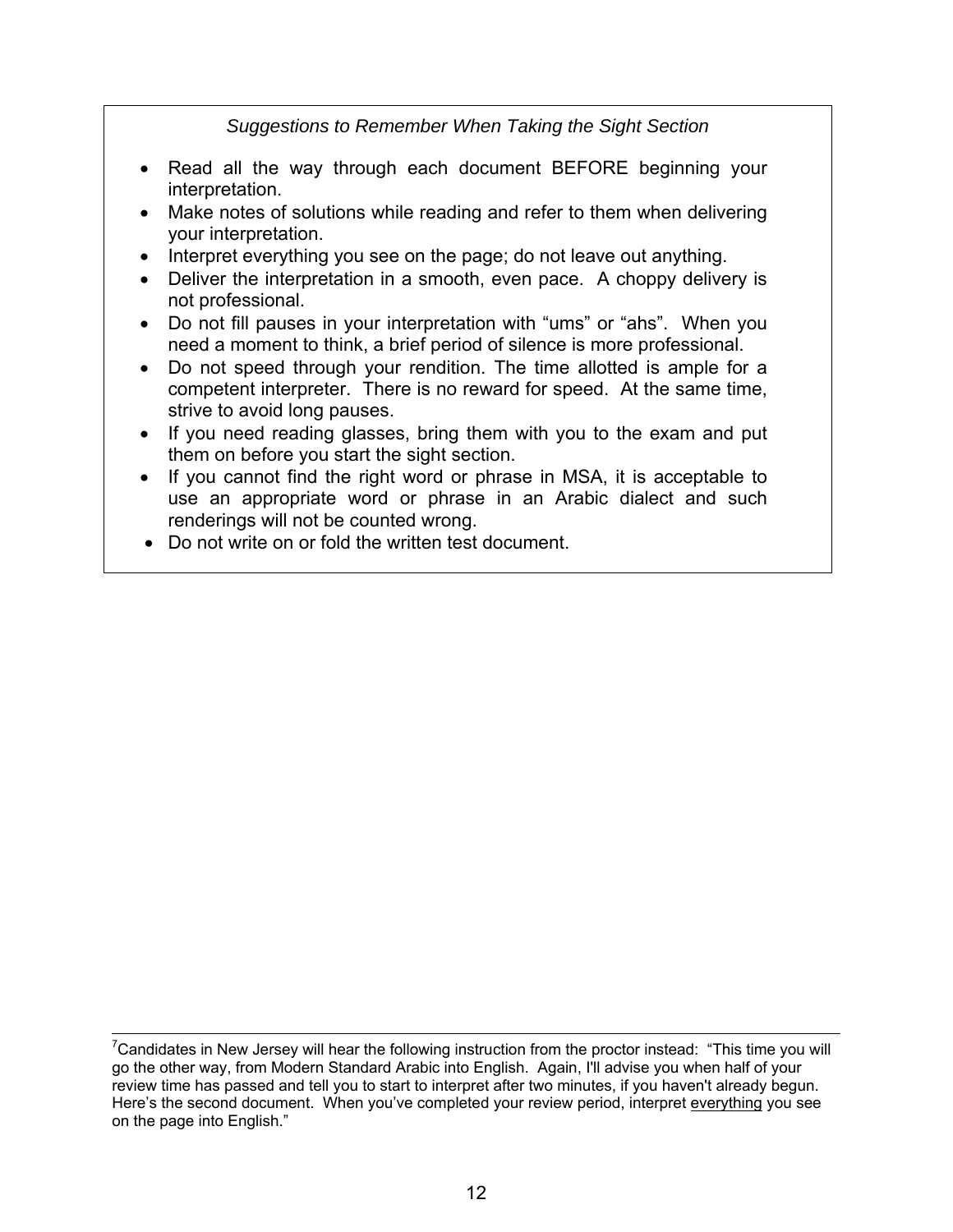#### **Simultaneous**

Let's start with two important points. First most candidates, regardless of language, find that simultaneous interpretation is the most difficult mode of interpretation. The following table taken from the court interpreter testing databases maintained by the New Jersey Judiciary, which has been testing court interpreters since 1987, illustrates this $8$ .

|                         | AVERAGE SCORE AND % OF CANDIDATES SCORING<br>70 OR HIGHER ON EACH TEST SECTION |                  |                  |                  |                  |                  |
|-------------------------|--------------------------------------------------------------------------------|------------------|------------------|------------------|------------------|------------------|
| LANGUAGE <sup>9</sup>   | Sight                                                                          |                  | Consecutive      |                  | Simultaneous     |                  |
|                         | Average<br>Score                                                               | $%$ at<br>$70%+$ | Average<br>Score | $%$ at<br>$70%+$ | Average<br>Score | $%$ at<br>$70%+$ |
| Arabic, Modern Standard | 58                                                                             | 23               | Not applicable   |                  | 33               | 2                |
| French                  | 74                                                                             | 60               | 67               | 31               | 35               | 5                |
| <b>Haitian Creole</b>   | 68                                                                             | 50               | 61               | 28               | 43               | $\overline{7}$   |
| Italian                 | 85                                                                             | 95               | 75               | 71               | 51               | 12               |
| Korean                  | 62                                                                             | 28               | 70               | 54               | 41               | 6                |
| <b>Mandarin</b>         | 71                                                                             | 71               | 65               | 44               | 41               | 9                |
| Polish                  | 80                                                                             | 90               | 73               | 77               | 38               | 29               |
| Portuguese              | 82                                                                             | 84               | 69               | 55               | 46               | 18               |
| Russian                 | 76                                                                             | 76               | 72               | 59               | 47               | 10               |
| Spanish                 | 60                                                                             | 28               | 58               | 28               | 41               | 11               |
| Vietnamese              | 55                                                                             | 11               | 59               | 33               | 30               | 4                |

*The most obvious implication for candidates is that you really need to develop your simultaneous interpreting skills to prepare for this portion of the exam. Most people can perform sight and consecutive interpretation with some practice. For most candidates, learning to perform simultaneous interpreting takes much more time and effort than mastering the other modes of interpretation.* 

Second, simultaneous interpretation is indeed possible between from English into MSA. Interpreters of many languages, including some Arabic-English interpreters, believe that the differences in syntax and lexicon make simultaneous interpretation into MSA impossible. The following statistics, again from New Jersey and for the same time period, show that it is indeed possible to perform simultaneous interpretation from English into very dissimilar languages, although it is also true that there is some evidence that it is easier to perform simultaneous interpretation into some languages than others.

l  ${}^{8}$ This is also born out in other states as well as the Federal court interpreter certification programs. See Wanda Romberger, *Skills Training for Foreign-Language Court Interpreters: Does It Increase the Number of Qualified Interpreters?* (p. 23).

 $9$ New Jersey tests in other languages besides these, but statistics for languages for which there have been fewer than 25 examinees are not reported here.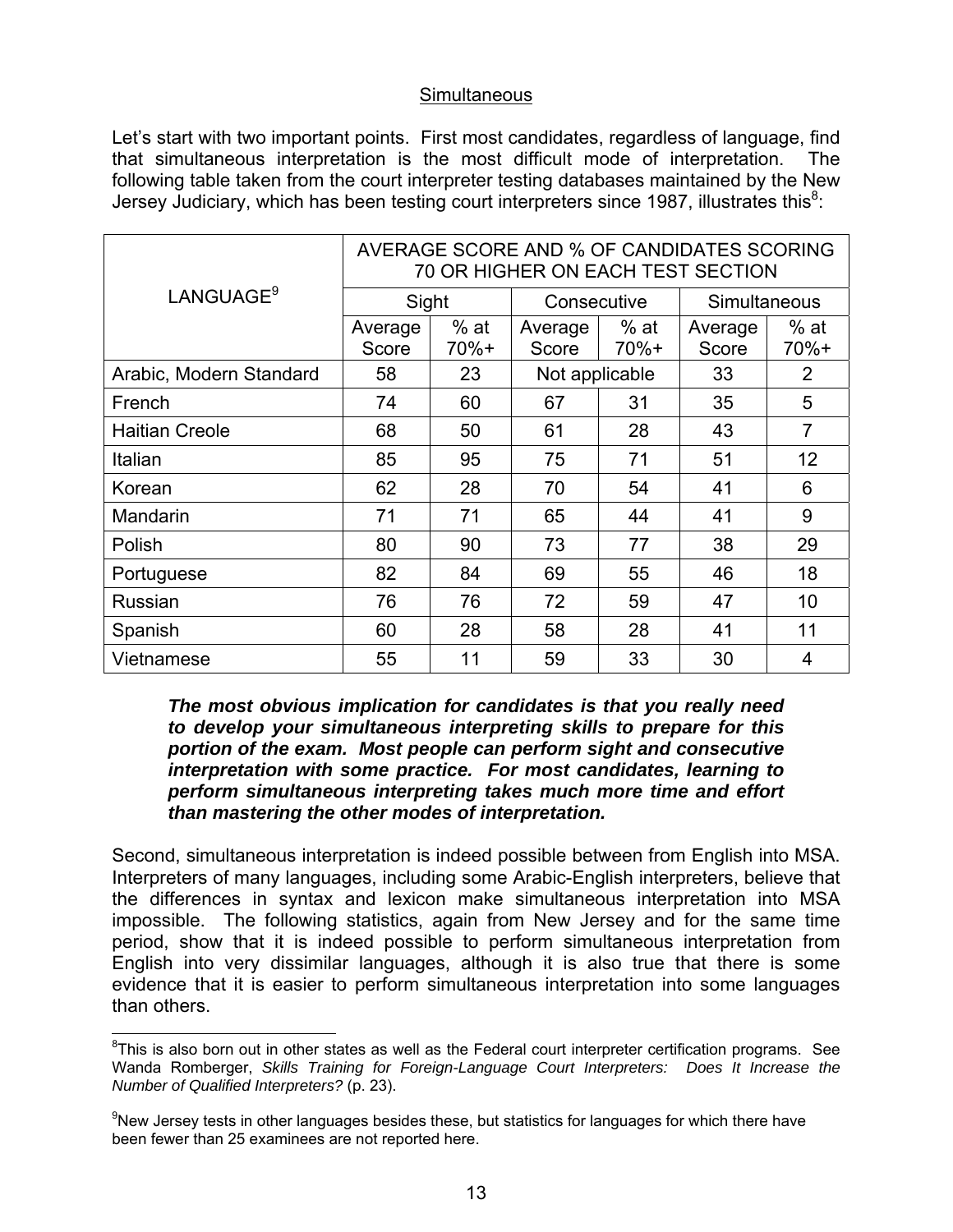| <b>LANGUAGE</b>         | <b>HIGHEST SCORE EVER</b><br><b>REACHED ON THE</b><br><b>SIMULTANEOUS</b> |
|-------------------------|---------------------------------------------------------------------------|
| Arabic, Modern Standard | 78                                                                        |
| French                  | 77                                                                        |
| <b>Haitian Creole</b>   | 86                                                                        |
| Italian                 | 87                                                                        |
| Korean                  | 81                                                                        |
| Mandarin                | 89                                                                        |
| Polish                  | 92                                                                        |
| Portuguese              | 90                                                                        |
| Russian                 | 91                                                                        |
| Spanish                 | 96                                                                        |
| Vietnamese              | 79                                                                        |

*The most obvious implication for candidates is that simultaneous interpretation is indeed possible from English into MSA. It requires a considerable amount of sophistication in knowledge of the two languages as well as skill in the performance of this mode of interpretation. Knowledge and skill at this level can ordinarily be attained only through extensive training and practice. Do not allow yourself to believe in or be held back by the suspicion or belief that simultaneous interpretation from English into MSA is impossible -- it is possible.* 

The material in the simultaneous section of the exam is an average, general type of legal proceeding a court interpreter typically encounters. It does not include highly technical material such as testimony by expert witnesses. It could consist of an opening or closing argument in a civil or criminal matter; witness testimony, with both questions and answers (where the witness is a speaker of English), or both.

The exam is administered via a prerecorded CD.<sup>10</sup> The proctor will give you a set of headphones that are plugged into the CD player. After the proctor has read all the instructions, including telling you what the first words or sentence will be when the test begins, and you indicate that you are ready to begin, the proctor starts the CD player.

The first thing you will hear on that recording is an introduction. It last about one minute and is not a part of the test. That introduction reminds you of most of the instructions you have already heard from the proctor, including the first words or sentence of the test. It also gives you a chance to adjust the volume before starting, but you may also

 $10$ The simultaneous exam was originally administered from a prerecorded, standard cassette tape. It is possible that some candidates will take the test from a tape recording instead of a recording on a CD.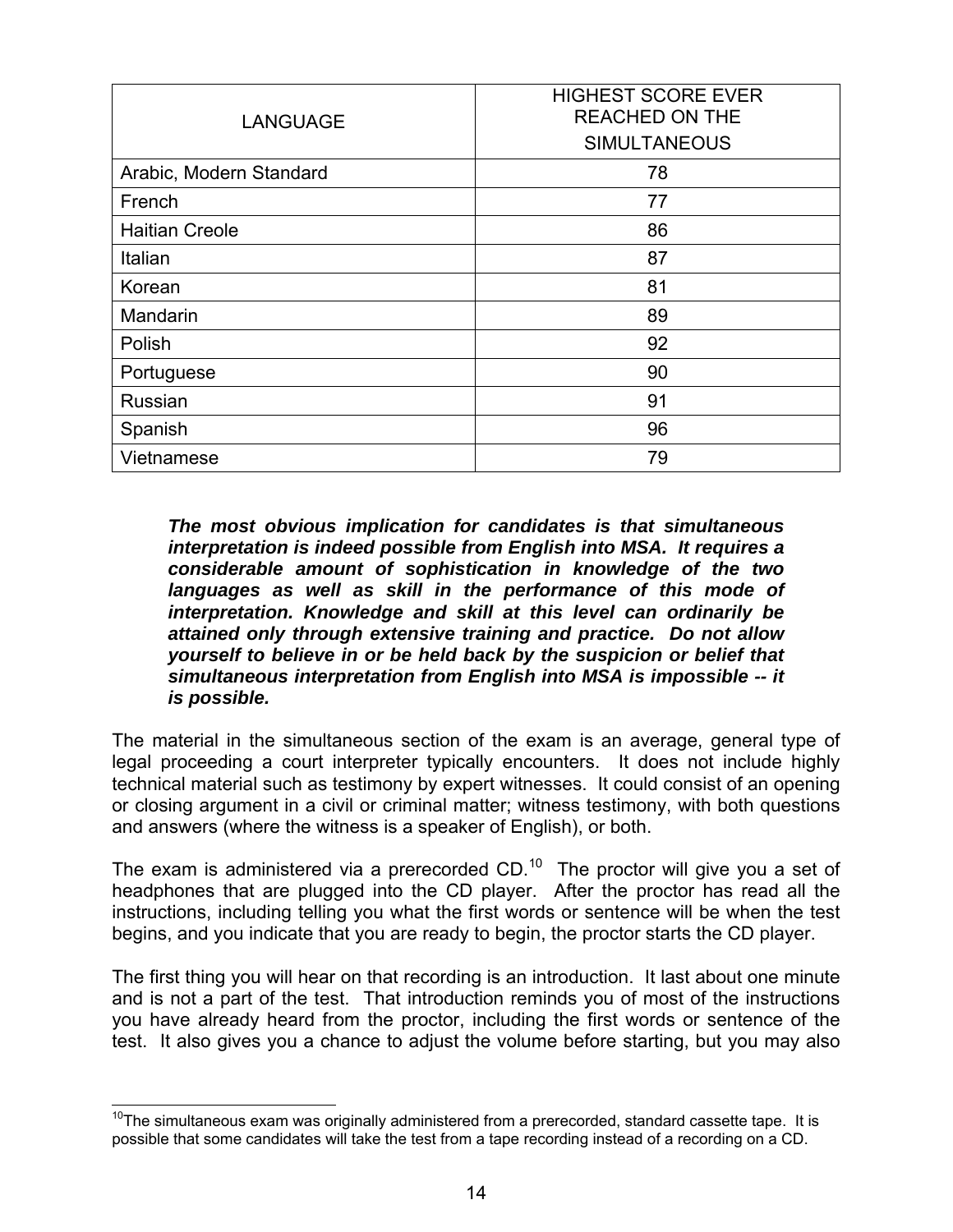adjust the volume at any time during the test. You can also make sure there are no problems with the headphones before the test begins.

After a five-second pause, you will hear one or more persons speaking in English for approximately seven minutes. There are no pauses or breaks; English speakers continue without hesitation or pauses. While the English material continues, you must interpret out loud into MSA everything you hear to the best of your ability.

The simultaneous recording cannot be stopped while you are taking the exam. You have to keep up with the English material. If you stop interpreting and ask the proctor to stop the test, the proctor will confirm that you want to end the exam. If you do stop, the test will be terminated at that point and everything in the balance of the exam will be counted wrong.

The simultaneous component has between 800 and 850 words and is recorded at a constant speed of approximately 120 words per minute (WPM). This is not fast, although it may seem fast when you are taking the exam, given the role nerves and anxiety can play. In fact, it is fairly slow when compared to the average speed with which English is spoken either in ordinary discourse or in the courtroom.

Most of the English material you will hear is formal English, which is characteristic of what you would hear from judges and attorneys in an American courtroom. When the material is that kind of English, you will interpret simultaneously into MSA.

Some of the English may be in an informal or colloquial style. When you hear such informal or colloquial English, interpret simultaneously into the colloquial dialect of Arabic with which you are most familiar, i.e., the type of Arabic spoken by ordinary people in their everyday lives.

Here are the actual instructions you will hear when you take the simultaneous section of the exam:

Interpret everything you hear into what we call Modern Standard Arabic and is also known as "Classical Arabic" or "al-fus'ha," as we described it in the sight section of the test. However, when the style of English is informal or colloquial, interpret into any dialect of Arabic using the kind of Arabic spoken by ordinary people in their everyday lives instead of Modern Standard Arabic.

*Suggestions to Remember When Taking the Simultaneous Section* 

- Keep up with the source material as best you can. Maintain the pace.
- Don't let one word throw you off. If you don't know it or don't know how to interpret it, leave it out and keep going.
- If you get lost or fall behind, take a deep breath and resume interpreting as soon as you can. Missing a few words here and there will not cause you to fail the entire exam.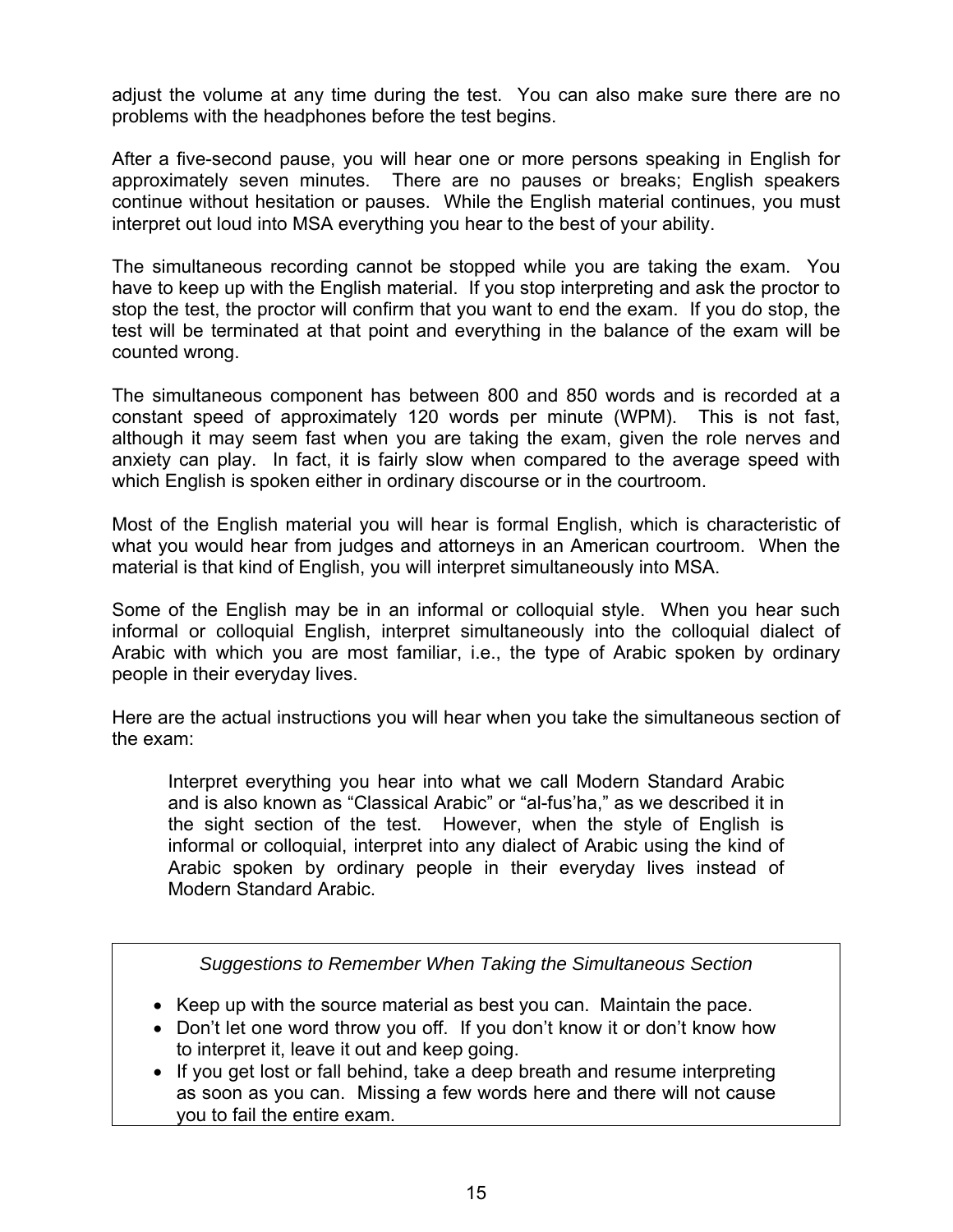- If notes are useful and appropriate, take notes to help you interpret.
- If you cannot find the right word or phrase in MSA, it is acceptable to use an appropriate word or phrase in colloquial Arabic.
- If you know more than one way to interpret a word or expression, use the first one that comes to mind. Do not deliver a string of synonyms or attempt to be overly precise as doing so will result in your falling behind.

#### **Consecutive**

The consecutive section of the exam simulates taking evidence from one or more witnesses testifying in one of the colloquial varieties of Arabic. As with the simultaneous, the material in the consecutive exam is a typical court proceeding involving taking testimony from a witness that court interpreters typically encounter. It does not include highly technical material such as testimony by expert witnesses. It could be from either a civil or a criminal case.

The consecutive section has also been recorded on a CD. When the CD is produced, native speakers of English play the role of the judge or attorney who is asking the questions. Likewise, native speakers of the pertinent colloquial dialect of Arabic play the role of the witness or defendant who is testifying. The test material has been recorded at an even, consistent pace and is neither particularly slow nor particularly fast.

There are 850-950 words total in this section. Most of the material to be interpreted is in one colloquial dialect of Arabic; less than half is in English.

The utterances differ in length, from very short to relatively long. They may be as short as one word and as long as 50 words. The scoring units (see below for how the test is graded) are distributed throughout the consecutive exam according to the length of utterances. The reason for this is to ensure that candidates demonstrate their ability to handle varying lengths of utterances. Here is the distribution of scoring units according to the length of utterances in which they are embedded:

| <b>Length of Utterance</b> | <b>Distribution of Scoring Units</b> |
|----------------------------|--------------------------------------|
| 1-10 words                 | 10% in each source language          |
| 11-20 words                | 25% in each source language          |
| 21-30 words                | 30% in each source language          |
| 31-40 words                | 25% in each source language          |
| 41-50 words                | 10% in each source language          |

Here's how the consecutive section is actually administered.

- 1. The proctor reads instructions about how the consecutive will be administered.<sup>11</sup>
- 2. The proctor will confirm that you are ready and begin the consecutive exam.
- 3. The proctor will play the first track on the CD. It is a question or statement in English.

 $11$  It is possible that, at some point in the near future, these instructions will be prerecorded and proctors will no longer read the instructions.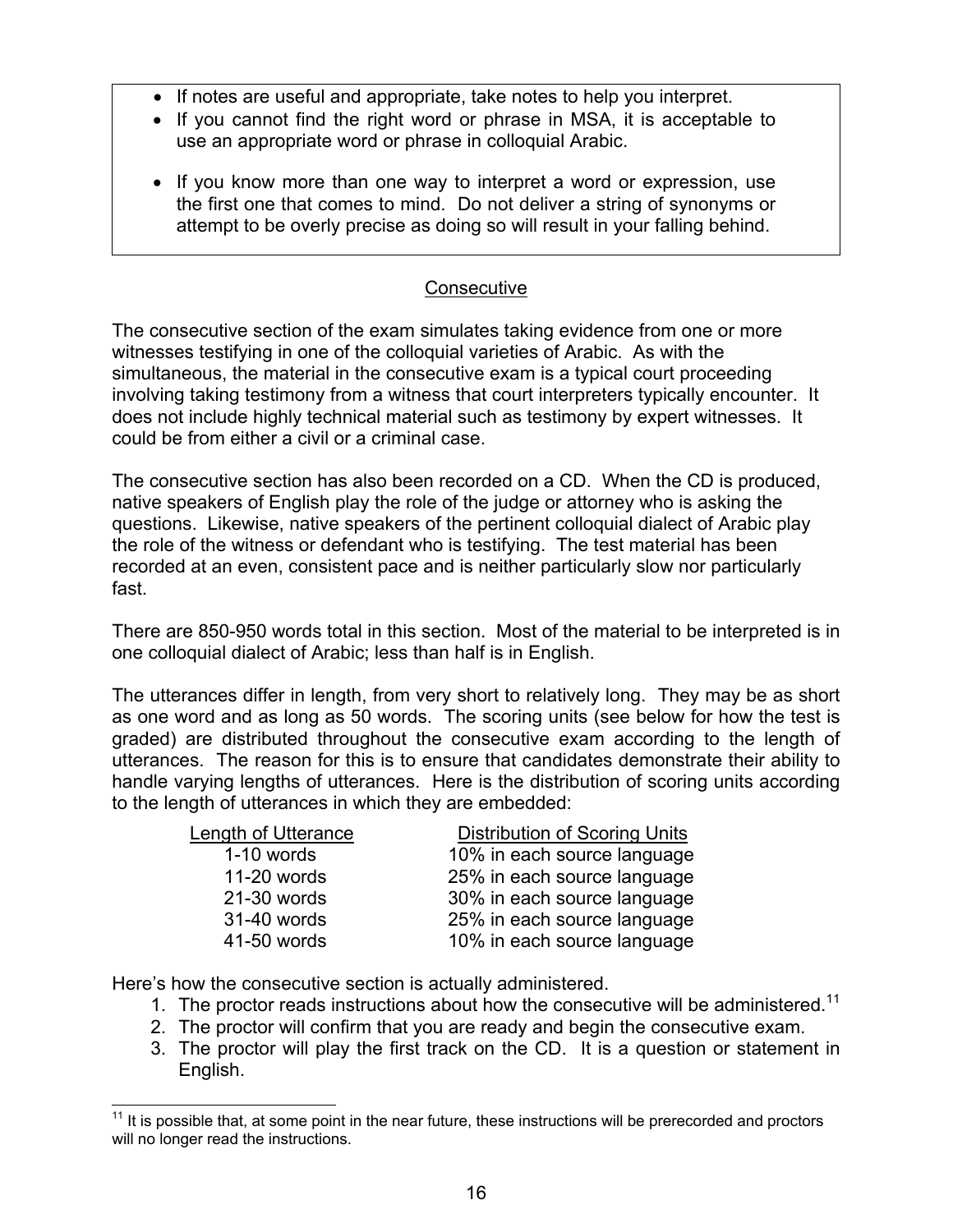- 4. The proctor pauses the CD player.
- 5. You interpret that utterance into the dialect of colloquial Arabic in which the exam has been prepared (see below for more specific guidance).
- 6. The proctor plays the next track, which is usually the witness answering the question in the appropriate dialect of Colloquial Arabic.
- 7. The proctor pauses the CD player.
- 8. You interpret that utterance into English.

That is the basic sequence throughout most of the consecutive section. However, there may be some instances when you will hear two consecutive utterances in English or two consecutive utterances by the witness or party.

Finally, keep in mind that **you will be able to ask for two utterances to be repeated**. When you are taking the exam, remember that you may ask for two repeats. You will be reminded about this right before the proctor plays the first utterance of the exam.

#### *Specific Guidance for the Egyptian Colloquial Exam*

The Arabic-speaking witness you will hear is from Egypt and will be speaking Egyptian Colloquial Arabic. By that we mean the Arabic dialect spoken in Egypt and parts of Sudan.

Most of the questions are asked in a relatively informal register of English. You should interpret those questions into Egyptian Colloquial Arabic.

Some of the questions are spoken in a more formal register of English. You may interpret those into either MSA or Egyptian Colloquial Arabic. The choice of Arabic is up to you; any accurate and faithful interpretation in *either* will be accepted and you will not be penalized for your choice.

When interpreting the witness's answers into English, interpret testimony given in MSA into formal English. When the witness speaks in an informal, colloquial, or slangy style of Egyptian Colloquial Arabic, use a similarly informal, colloquial, or slangy style of English.

Here are the actual instructions the proctor will read to you when you take the consecutive section of the exam:

Interpret questions asked in English into Arabic and interpret the witness's Arabic responses into English after each speaker finishes speaking. The Arabic-speaking witness you are about to hear is from Egypt and speaks Egyptian Colloquial Arabic. Egyptian Colloquial Arabic is the Arabic dialect spoken in Egypt and northern Sudan.

Most of the questions are asked in a relatively informal register of English. Interpret those questions into Egyptian Colloquial Arabic. Some of the questions are spoken in a more formal register of English. You may interpret those into either Modern Standard Arabic or Egyptian Colloquial Arabic. The choice of Arabic is up to you.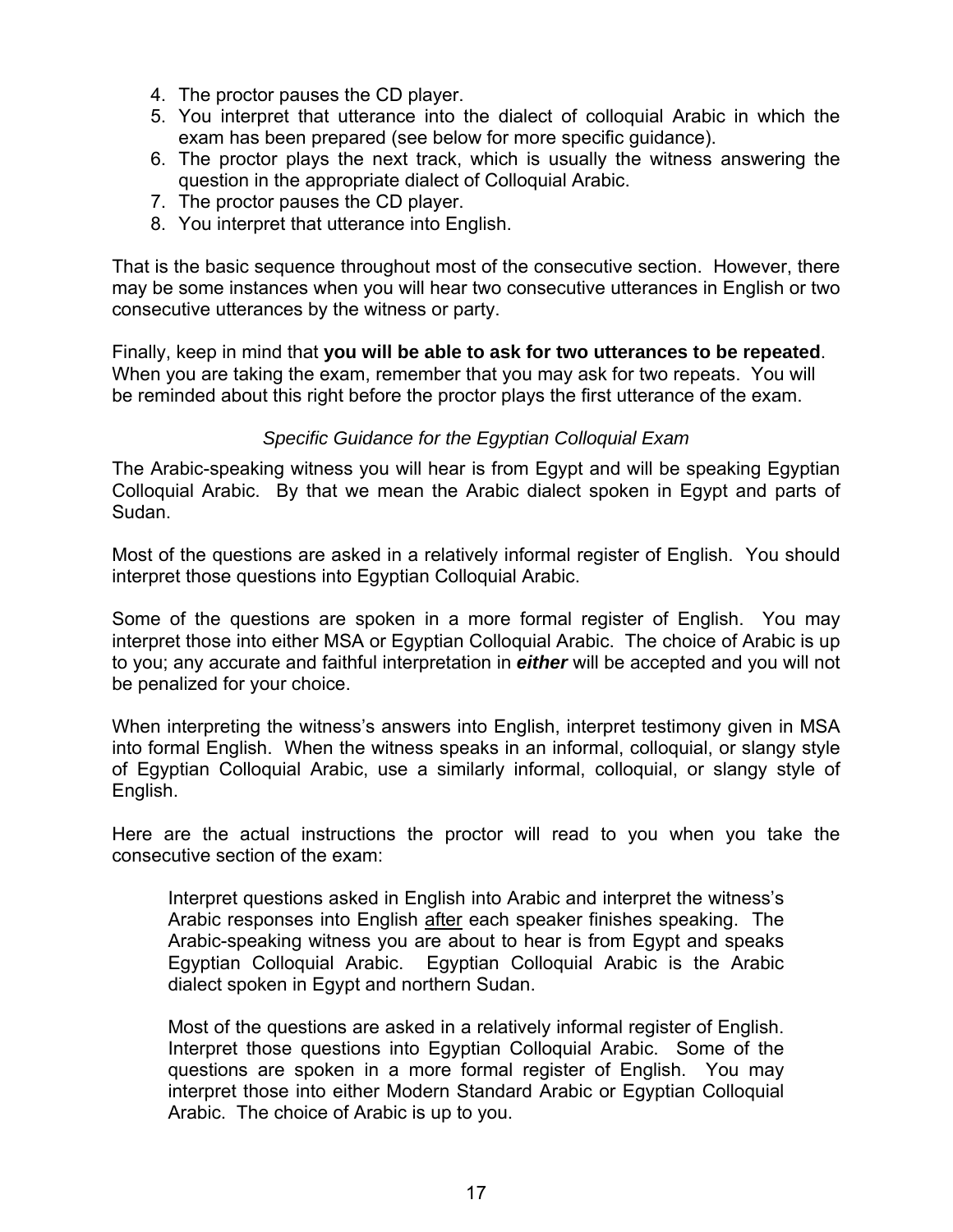When interpreting the witness's answers into English, interpret testimony given in "Modern Standard Arabic" (also called "Classical Arabic" or *al-fusha*) into formal English. When the witness speaks in an informal, colloquial, or slangy style of Arabic, use an informal style of English or slang.

#### *Specific Guidance for the Levantine Colloquial Exam12*

The Arabic-speaking witness you will hear is from Lebanon and will be speaking Levantine Colloquial Arabic. This is the Arabic dialect spoken in the "Mashriq," which is spoken in Jordan, Lebanon, Palestine, and Syria, as well as by Arabs in Israel.

Most of the questions are asked in a relatively informal register of English. You should interpret those questions into Levantine Colloquial/Mashriqi Arabic.

Some of the questions are phrased in a more formal style of English. You may interpret those into either MSA or Levantine Colloquial/Mashriqi Arabic. The choice of Arabic is up to you; in this section of the exam, you will not be penalized for your choice.

When interpreting the witness's answers into English, interpret testimony given in MSA into formal English. When the witness speaks in an informal, colloquial, or slangy style of Levantine Colloquial Arabic, use an informal, colloquial, or slangy style of English.

Here are the actual instructions the proctor will read to you when you take the consecutive section of the exam:

Interpret questions asked in English into Arabic and interpret the witness's Arabic responses into English after each speaker finishes speaking. The Arabic-speaking witness you are about to hear is from Lebanon and speaks Levantine Colloquial Arabic. That is the Arabic dialect spoken in the "Mashriq," which includes Jordan, Lebanon, Palestine, and Syria, as well as Arabs in Israel.

Most of the questions are asked in a relatively informal register of English. Interpret those questions into Levantine Colloquial Arabic or Mashriqi Arabic. Some of the questions are phrased in a more formal style of English. You may interpret those into either Modern Standard Arabic or Levantine Colloquial or Mashriqi Arabic. The choice of Arabic is up to you.

When interpreting the witness's answers into English, interpret testimony given in "Modern Standard Arabic" (also called "Classical Arabic" or *al-fusha*) into formal English. When the witness speaks in an informal, colloquial, or slangy style of Arabic, use an informal style of English or slang.

 $12$  Remember, the first version of this exam has been retired and is not presently available. A new version will be developed as soon as possible to replace it and these are the instructions that you will hear.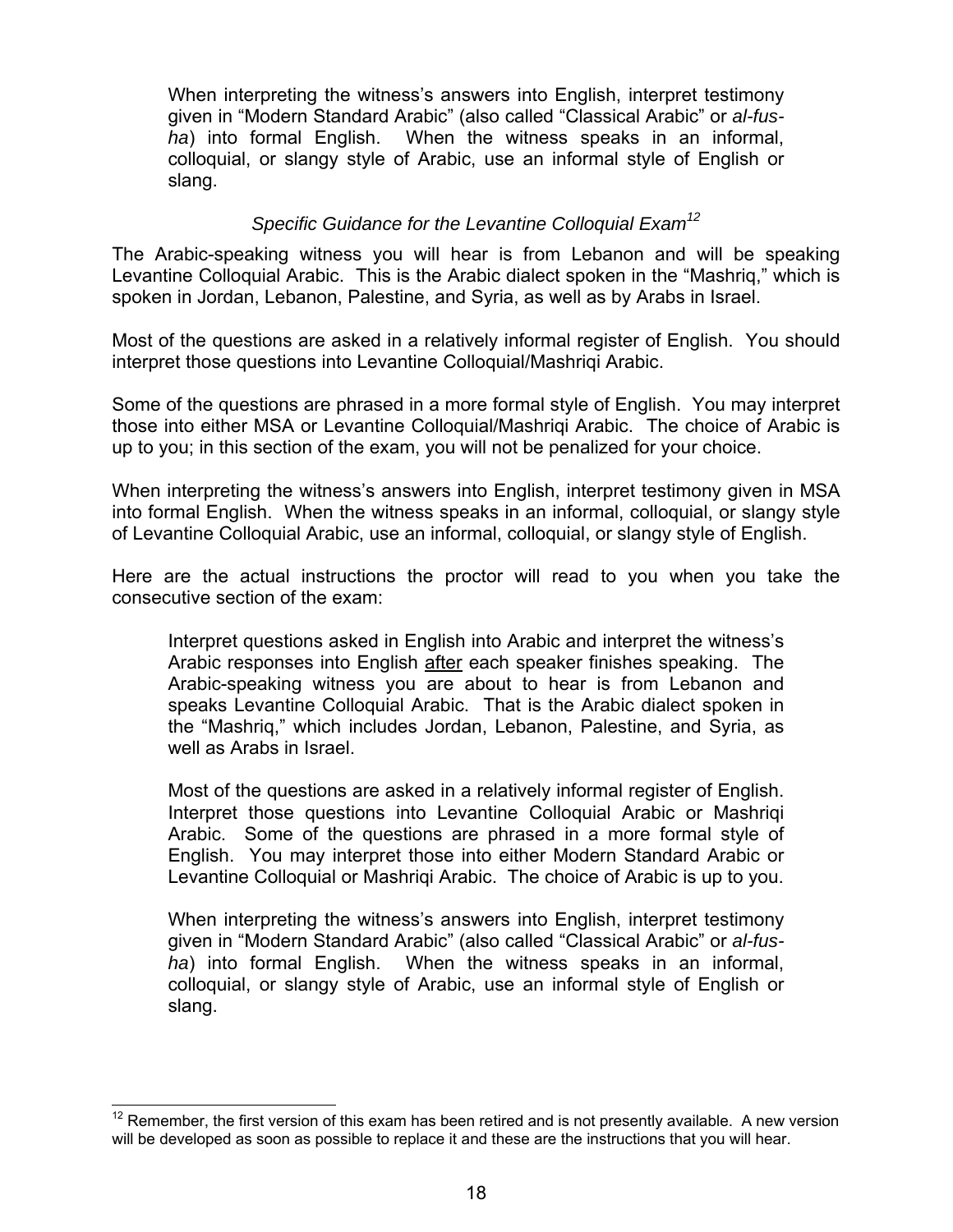#### *Suggestions to Remember When Taking the Consecutive Section*

- Try to understand when to use formal English or Arabic (MSA) and when to use informal English or Arabic (colloquial Arabic or slang), but do not let this interfere with a fluid rendition of your interpretation.
- Develop a note-taking system before you take the exam. Use your system to take notes during the exam to supplement your short-term memory. Note-taking is an essential skill for performing the consecutive mode professionally and competently.
- Use your repeats, but use them wisely. If you use them early in the exam on short utterances, they won't be available to you if you struggle with longer utterances.

#### Special Note re Interpreting English Legal Terms into Arabic

When interpreting legal terminology from English, you will ordinarily be using equivalents in MSA. You need to exercise caution, however, to make sure that the MSA word or phrase really means the same thing as the English source term. The goal is to find and use equivalent terminology in Arabic for common legal terms used in American courts. However, since the legal systems are different in many key ways, sometimes there is no real equivalent in MSA. When there is no equivalent term or phrase in MSA, you may use a simple descriptive phrase instead that conveys the basic meaning (e.g., "jury" could be something like "the 12 people who decide the case").

#### **How Are the Arabic Court Interpreting Performance Tests Graded?**

#### What Is Graded?

All Consortium exams, regardless of language or section of the exam, are structured and graded the same way. A very complex process that adheres to the Consortium's *Test Construction Manual* ensures that all exams are constructed the same way and are valid and reliable, and have similar levels of difficulty.

The consecutive and simultaneous exams are based on actual courtroom transcripts. When possible, the base texts for the sight materials are authentic documents from each source language used in court cases.

Teams of trained experts "write" the tests, which involves editing the materials selected according to the specifications set forth in the test construction policy document mentioned above. Within the text, the experts select specific words and phrases to be *scoring units*. Scoring units are linguistic phenomena whose interpretation will be graded and are distributed throughout the test material. Candidates taking the test never know what specific words or phrases have been selected as scoring units. A list of the categories of scoring units is provided in Appendix C.

To illustrate the concept of scoring units, take the following simple sentence: "I saw a tall, red-headed man sitting in the driver's seat of the Toyota Echo." In theory, any of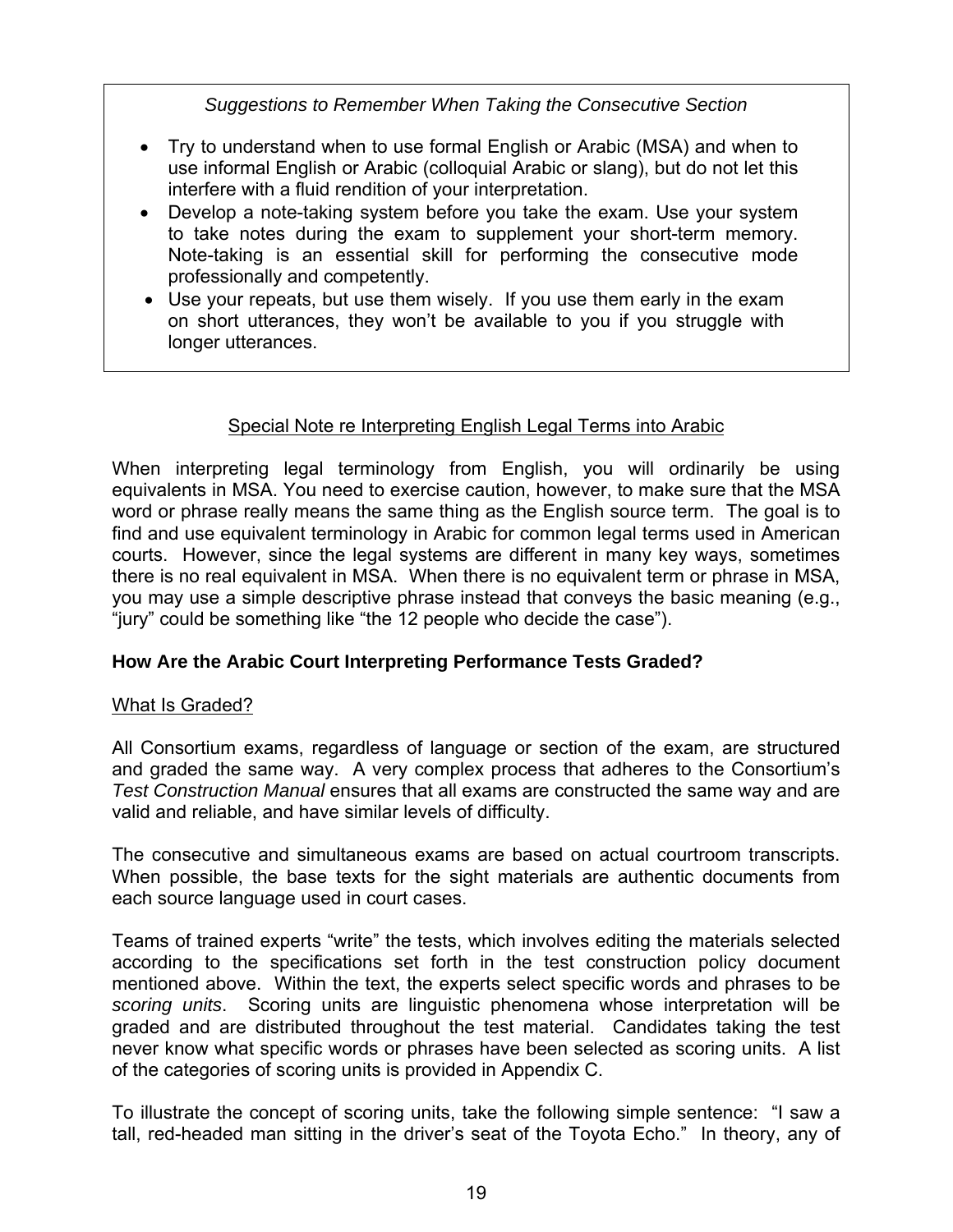the words individually and some of the words various combinations appearing in that text could be a scoring unit as the following examples (scoring units are designated in bold and italics and bold; note: this is not an exhaustive listing of possible scoring units in the sample sentence) illustrate:

- 1. *I saw* could be a measure of Grammar in at least two ways:
	- a. Subject/verb agreement
	- b. Use of past tense (instead of any other tense)
- 2. *tall* or *red-headed* could be a measure of:
	- a. General Vocabulary (is the lexical content preserved?)
	- b. Markers, Intensifiers, Emphasis and Precision (are the descriptors which provide specific information about the man accurately interpreted?)
	- c. Grammar to determine, for some languages, whether the adjectives agree with the noun being modified in number and/or gender.
	- d. *tall* or *red-headed* could be selected as a scoring unit likely to be left out as they constitute a string of modifiers since interpreters sometimes leave one or the other one out (this is referred to as Embeddings and Position)
- 3. *sitting in* could be a measure again of Grammar, or it could be, depending on the language being interpreted into, an awkward phrasing that requires some other form in the target language for which one would want to measure the candidate's ability to avoid Language Interference (including literal interpretation)
- 4. *driver's seat* could be General Vocabulary
- 5. *Toyota Echo* could be a proper name to be tested under the category of Names and Numbers to ensure that it is handled properly (note: proper names are not interpreted into the other language).

#### Who Grades the Exams?

The raters who grade the exams are selected because of their linguistic expertise, professional experience, and ability to follow the Consortium's rating standards. Before they grade any exams, they undergo training. Most raters are practicing, experienced court interpreters; a few are linguistic scholars with advanced degrees (e.g., a Ph.D. in linguistics, with a specialization in the language of the test).

For further details about how test writers and raters are selected, trained and perform their duties, see the following documents for the Consortium's Court Interpreter Oral Examination: *Test Construction Manual* and *Test Rating Standards and Resource Materials for Rater Training: Court Interpreting Oral Proficiency Examination*, which are available at http://www.ncsconline.org/D\_Research/CIConsortManuals.html.<sup>13</sup>

#### How the Raters Grade the Exams

When rating exams, the raters work from recordings of each exam that have been sent to them. The candidates whose exams are being rated are not identified and the raters,

l  $13$  As this revised version is being issued, the Consortium's Technical Committee, which is responsible for these and other manuals for the Consortium's testing program, is finishing a major revision of the second manual expected to be completed in late 2010, whose new title is expected to be *Test Rating Manual*.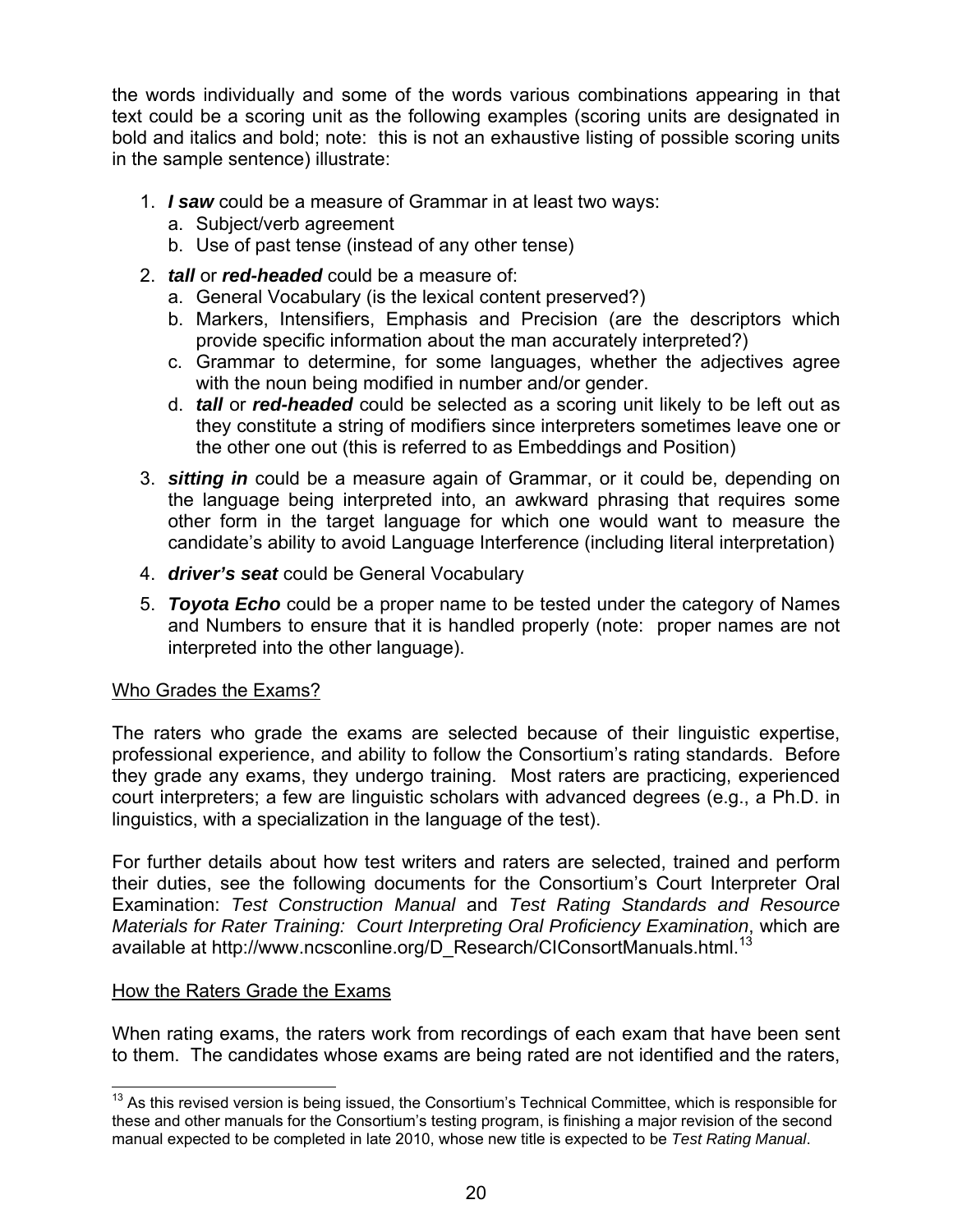therefore, know nothing about the candidates whose exams they are scoring. When possible, raters do not even know the jurisdiction in which the exam was administered.

The raters individually listen to the sound recording of the exam and mark the scoring units embedded in the test texts, as described above, as correct or incorrect. Then they compare their scoring with each other and must agree any time a scoring unit is to be rated as incorrect. The raters make their determinations that individual scoring units are incorrect in accordance with a dictionary of acceptable and unacceptable renderings that was prepared by the test writers and which is regularly updated. When a rendering is provided by a candidate that does not appear in that dictionary, the raters conduct research and make recommendations as to additions to the dictionary. A team of experts makes the final decision with respect to updates of the master dictionary.

Each scoring unit is assessed as being correct or incorrect. A scoring unit can be incorrect for many different reasons, but the most common examples of scoring units that are marked wrong are that they are (1) left out in part or altogether or (2) incorrectly interpreted (e.g., \$2,500 is interpreted as  $$250$ ).<sup>14</sup>

Scores are calculated by dividing the number or scoring units correctly interpreted by the number of scoring units in that portion of the exam. For example, if a candidate has accurately interpreted 65 of the 75 scoring units in the simultaneous, the score is calculated as follows:  $65 \div 75 = .867$ , or a score of 87%.

Please note that raters do not routinely mark scoring units as incorrect when an examinee uses an inappropriate variety of Arabic. However, in the sight and simultaneous portions of the exam, it is generally discouraged to use any form of Arabic other than MSA, except when the register dictates otherwise. The raters may make an exception if the examinee uses an inappropriate variety of Arabic in one or two instances, but will count a rendering incorrect if it is consistently used throughout the exam. For example, the source text may say "he wishes to". The examinee may interpret "he wishes to" into MSA as *yuriidu 'an* or into Egyptian Colloquial Arabic as *'aawiz* or *'aayiz*. Both the MSA and the Egyptian Colloquial Arabic interpretation would be marked correct. If you consistently interpret formal English into a colloquial dialect of Arabic instead of into Modern Standard Arabic, you should be aware, as the raters will be, that your language skills and professionalism need improvement.

**The authors hope that you find this document helpful in guiding you to success in the field of court interpretation. They also welcome any feedback on this document, suggestions on how to improve it, or references to other resources that may help future candidates. Please write us at robertjoelee@aol.com.**

 $14$  For a fuller discussion of the kinds of mistakes candidates taking court interpreter certification exams tend to make, see *Common Oral Interpreting Exam Performance Deficiencies*, which is available on-line at http://www.ncsc.org/Web%20Documents/Consortium\_CommonErrors.pdf.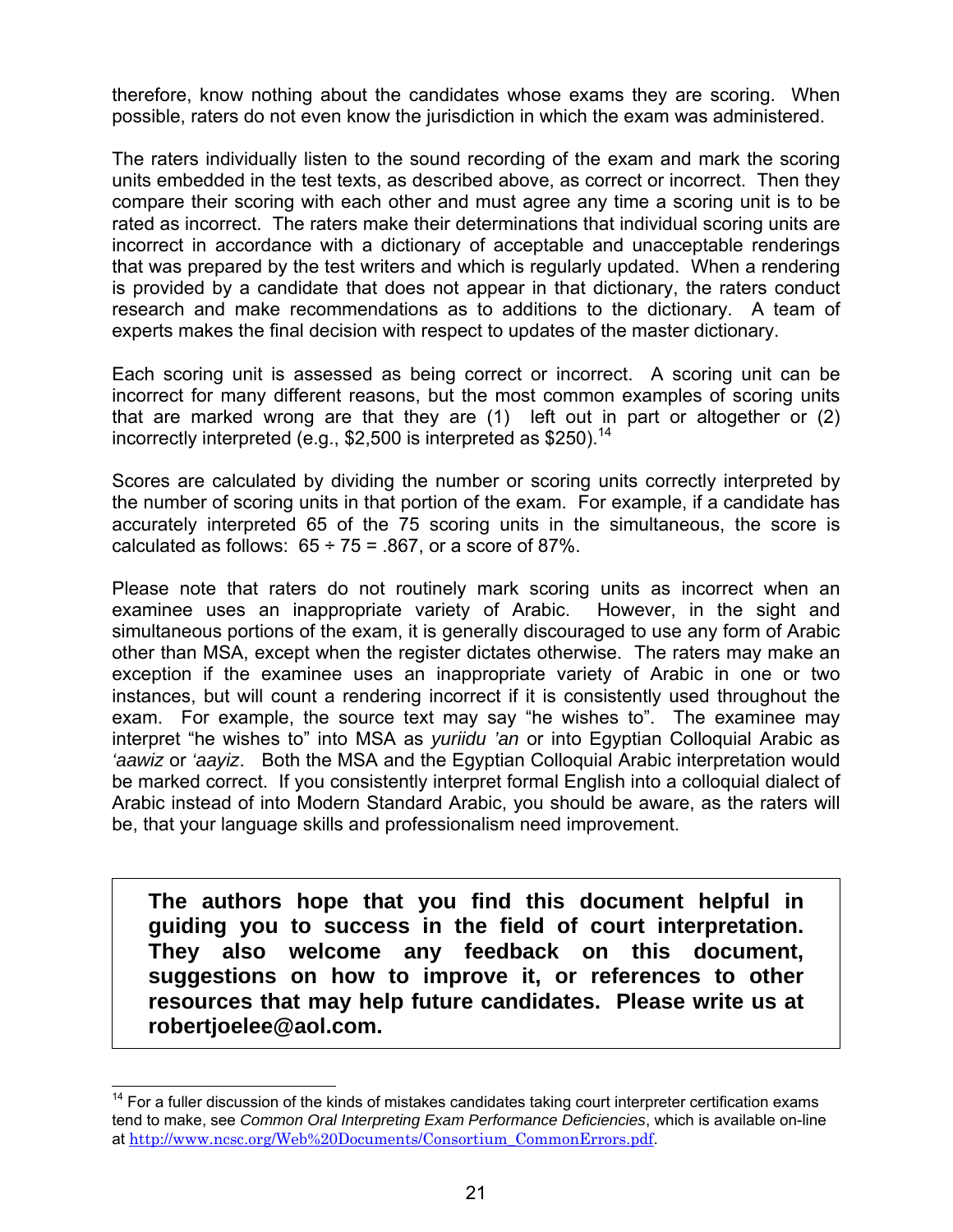This page left blank intentionally.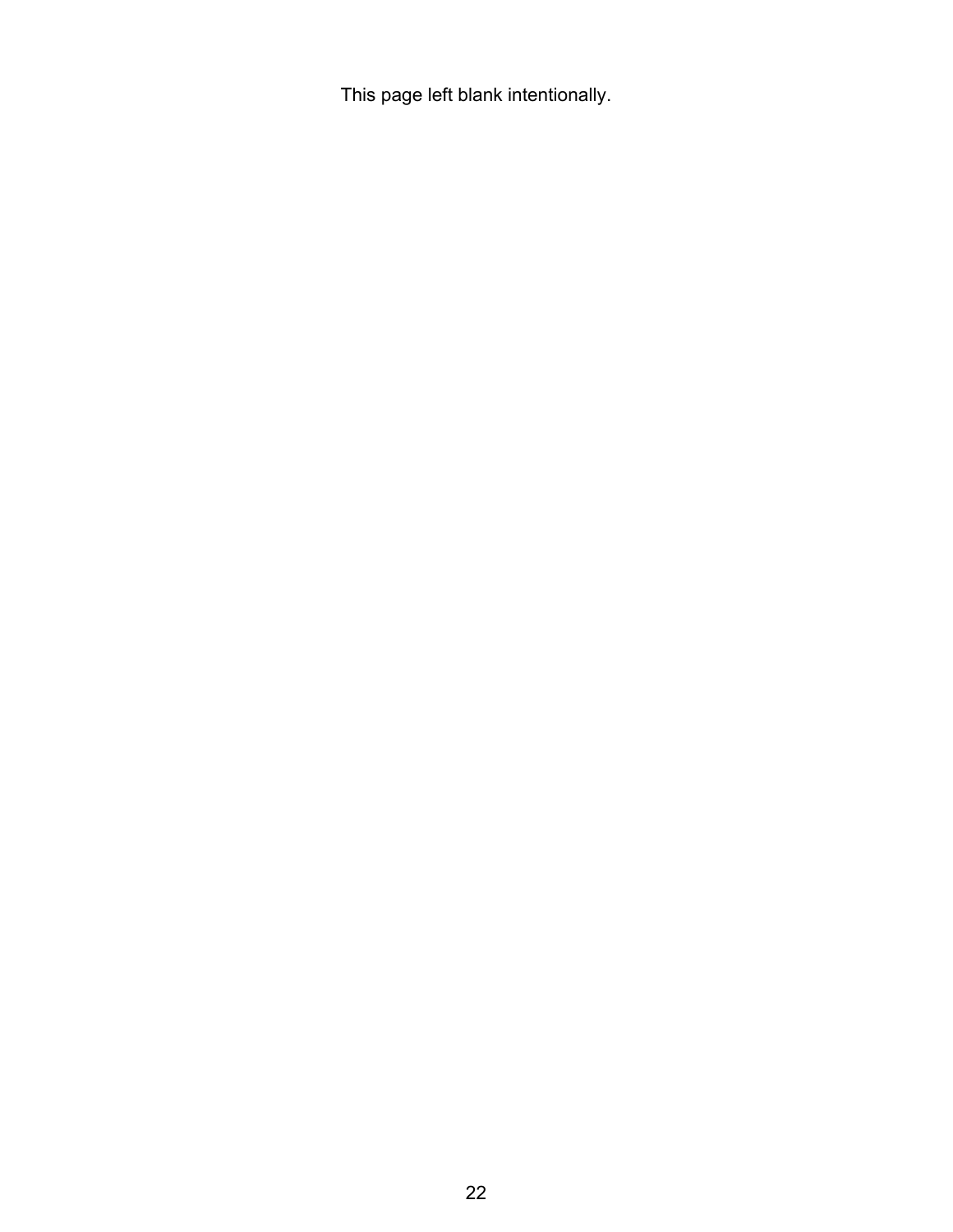# APPENDIX A KNOWLEDGE, SKILLS AND ABILITIES (KSAS) FOR THE PROFESSION OF COURT INTERPRETATION

Another way to consider the KSAs of court interpreters is the comprehensive itemization issued in 2007 by a research report commissioned by the Judicial Council of California.15 The KSAs they determined to be "essential for the performance of court interpretation" appear below.16 Again, please ask yourself two questions about **each** KSA: (1) Do I currently have this KSA? (2) If not, what am I willing and able to do to obtain each of these KSAs?

#### **Linguistic Skills**

- Native-like proficiency in all working languages;
- Ability to think and react communicatively in all working languages;
- Knowledge and use of a broad range of vocabulary, including legal terminology, subject-specific terminology, and slang; and
- Knowledge and use of cultural nuances, regional variations, idiomatic expressions, and colloquialisms in all working languages.

#### **Speaking Skills**

- Ability to speak with proper pronunciation, diction, and intonation in all working languages;
- Ability to speak with a neutralized accent in all working languages; and
- Ability to project and/or speak softly.

#### **Listening Comprehension Skills**

- Ability to listen to and comprehend different rates of speech in all working languages;
- Ability to listen to and comprehend various regional accents and/or dialect differences in all working languages; and
- Ability to ignore auditory distractions and focus on source speaker.

#### **Reading Comprehension Skills**

- Ability to read and comprehend overall meaning and specific details of written text in all working languages.
- Ability to read and recognize various written contexts, including formal and informal text, subject-specific vocabulary, idiomatic expressions, and colloquialisms; and
- Ability to read quickly and with little preparation.

#### **Interpreting Skills**

- Ability to concentrate and focus;
- Ability to process linguistic information quickly;
- Ability to make quick linguistic decisions regarding word choice or terminology selection;
- Ability to apply short-term memory skills in retaining small units of information;
- Ability to think analytically;

l <sup>15</sup> *Study of California's Court Interpreter Certification and Registration Testing,* 2007.

 $16$  Ibid., pp. 20-21.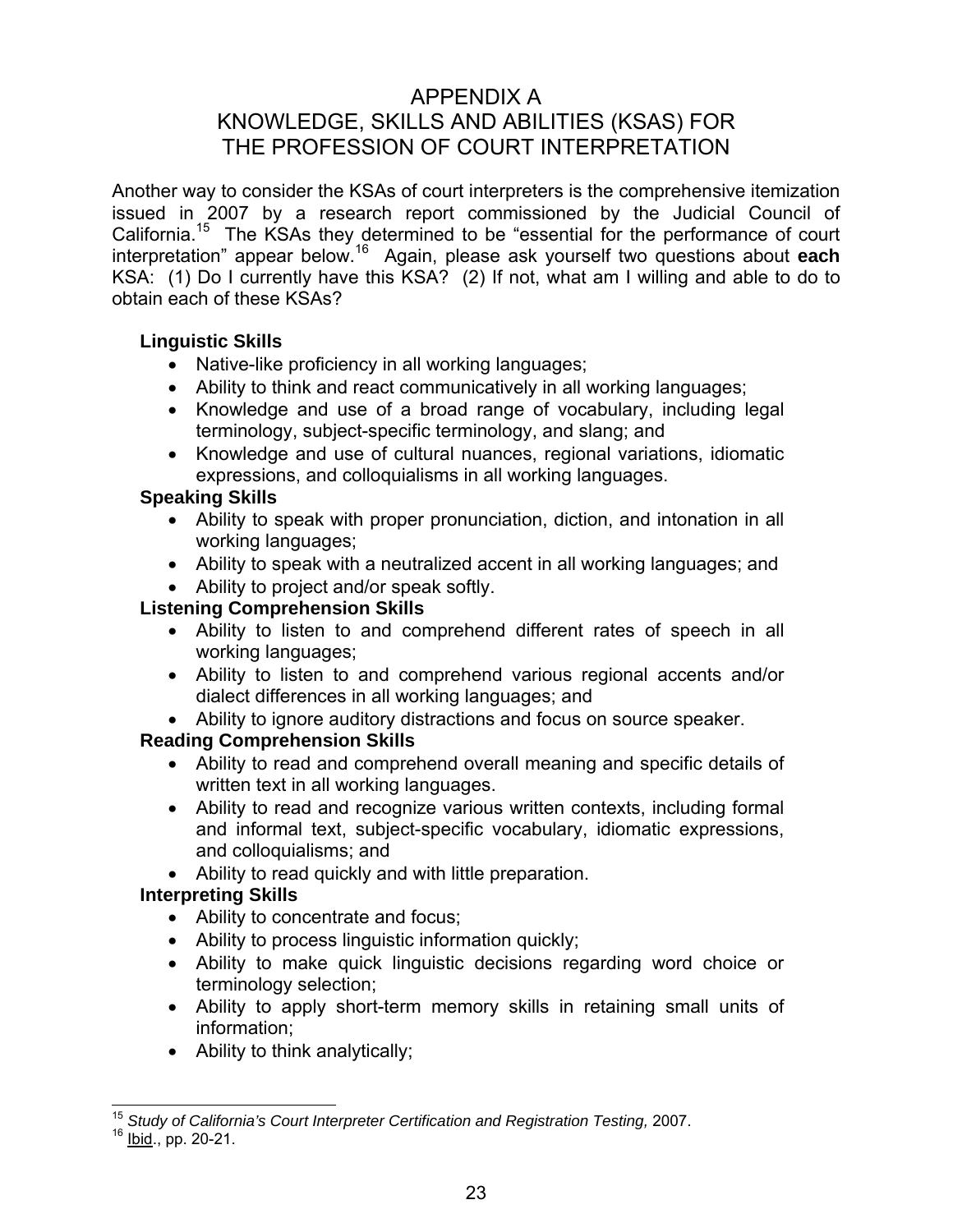- Ability to utilize predictive thinking skills to anticipate incoming messages;
- Ability to convey meaning;
- Ability to provide transference from one language to another;
- Ability to preserve accuracy;
- Ability to select appropriate equivalents for vocabulary or phrases;
- Ability to accommodate for lack of equivalents in vocabulary or phrases;
- Ability to conserve intent, tone, style, and utterances of all messages;
- Ability to reflect register; and
- Ability to self-monitor and self-correct.

### **Behavioral Skills**

- Ability to practice and follow ethical standards;
- Ability to conduct business in a professional manner;
- Knowledge and awareness of cultural aspects that affect language;
- Ability to work in various settings, situations, or conditions;
- Ability to project self-confidence and self-awareness when interpreting; and
- Knowledge and continued learning of social, technological, and legal changes that affect language.

In his comments on that report to the Judicial Council of California, Robert Joe Lee<sup>17</sup> identified several additional KSAs that you should also consider as vital to the day-today work of an Arabic court interpreter:

- Ability to exercise situational control appropriately (e.g., knowing how to handle impediments to performing court interpreting duties and having the fortitude to do so);
- Ability to switch back and forth among the various modes of interpretation appropriately;
- Ability to use note-taking techniques effectively to supplement short-term memory;
- Ability to work effectively and productively on a team of interpreters (teams of two or more interpreters are important if not essential in proceedings that last two hours or longer);
- Ability to prepare for assignments, including knowing when and how to request appropriate information;
- Ability to use equipment appropriately, especially simultaneous and telephone interpreting devices; and
- Ability to use professional judgment flowing from professional codes of conduct and conform one's practice to the interpreter's role and functions.

l  $17$  "Comments on the Study of California's Court Interpreter Certification and Registration Testing," December 14, 2007.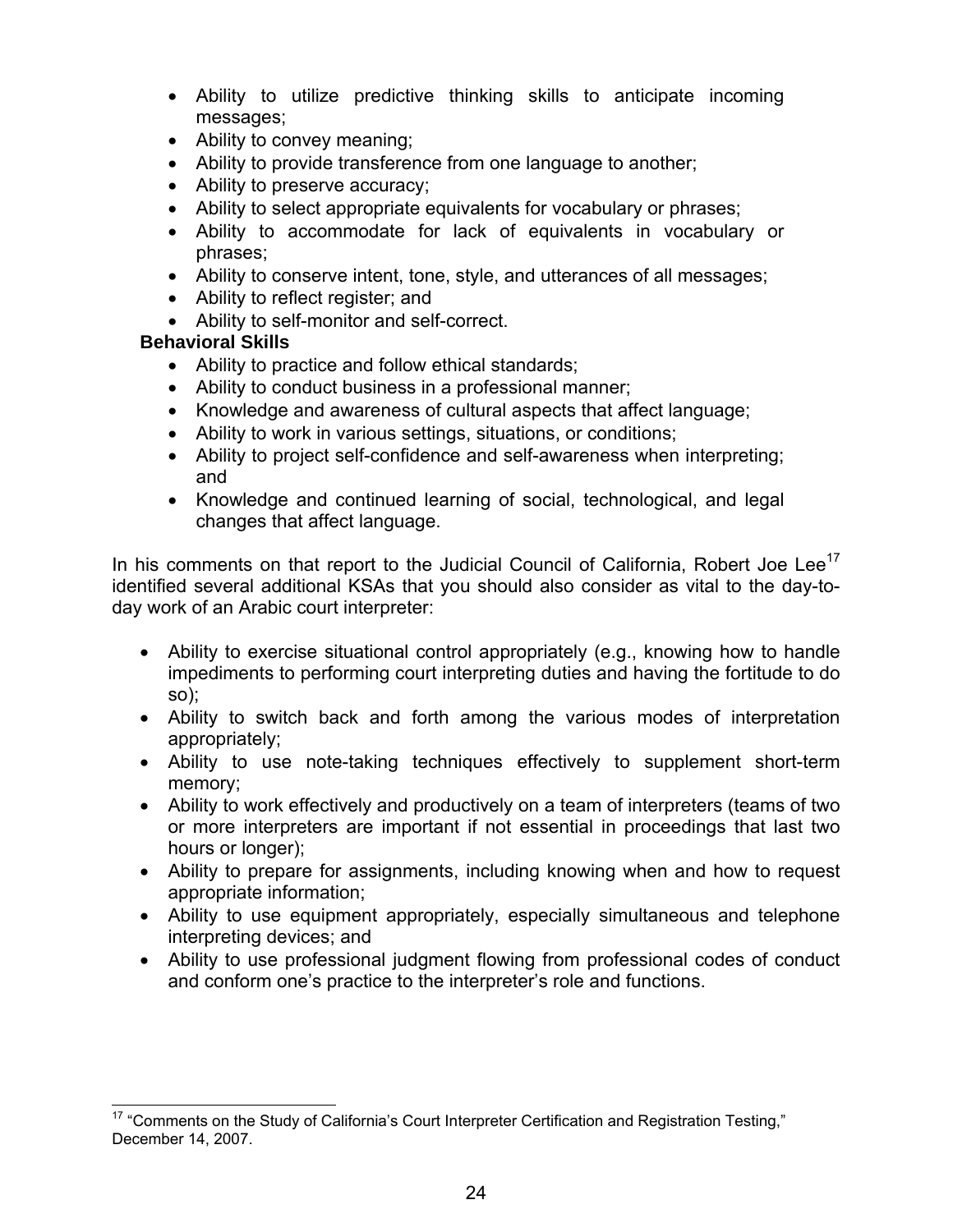# APPENDIX B: DICTIONARIES AND OTHER SOURCES FOR TERMINOLOGICAL DEVELOPMENT

#### General Bibliography of Dictionaries

*Bibliography of Arabic Dictionaries*, compiled by John. E. Hinton. Available at http://www.columbia.edu/cu/lweb/data/indiv/Mideast/cuvlm/AraBib

Comprehensive Monolingual Arabic Dictionary

*Al-Mu'jam Al-Wasiit (Arabic-Arabic Lexicon).* Cairo: Majma' al-Lughah al- 'Arabiyyah, 1980.

Also useful: *The Hans-Wehr Dictionary of Modern Written Arabic*. Editor: J.M. Cowan. Publisher: Spoken Language Services, Inc., Ithaca, NY

#### Comprehensive General Bilingual Dictionary

*Al-Mawrid (English-Arabic/ Arabic-English dictionary)*  ASIN: 1894412974 Publisher: Dar El Ilm Lilmalayin. Date: March 1998 (or most recent edition)

*Al-Mawrid 2002: A Modern English-Arabic Dictionary* ISBN: 9953900426 Publisher: Librairie Du Moyen-Orient Pub. Date: 2001 (or most recent edition)

Monolingual Legal Dictionaries in Arabic

General legal:

*Mawsuu'at al-qadaa' wa-al-fiqh lil-duwal al-'Arabiyya*. 3 vols. Cairo: al-Daar al-'Arabiyya lil-Mawsuu'aat al-Qaanuuniyya, 1975-1976.

Criminal law:

Abuu Zayd, Ma'muud. *al-Mu'jam fii 'ilm al-ijraam wa-al-ijtimaa' al-qaanuunii wa-al- 'iqaab*. Cairo: Daar Ghariib, 2003.

Shalaalaa, Naziih Na'iim. *al-Qaamuus al-jazaa'ii al-tahliilii = Dictionnaire pénale analytique*. Beirut: Manshuuraat al-Halabii al-huquuqiyya, 2004.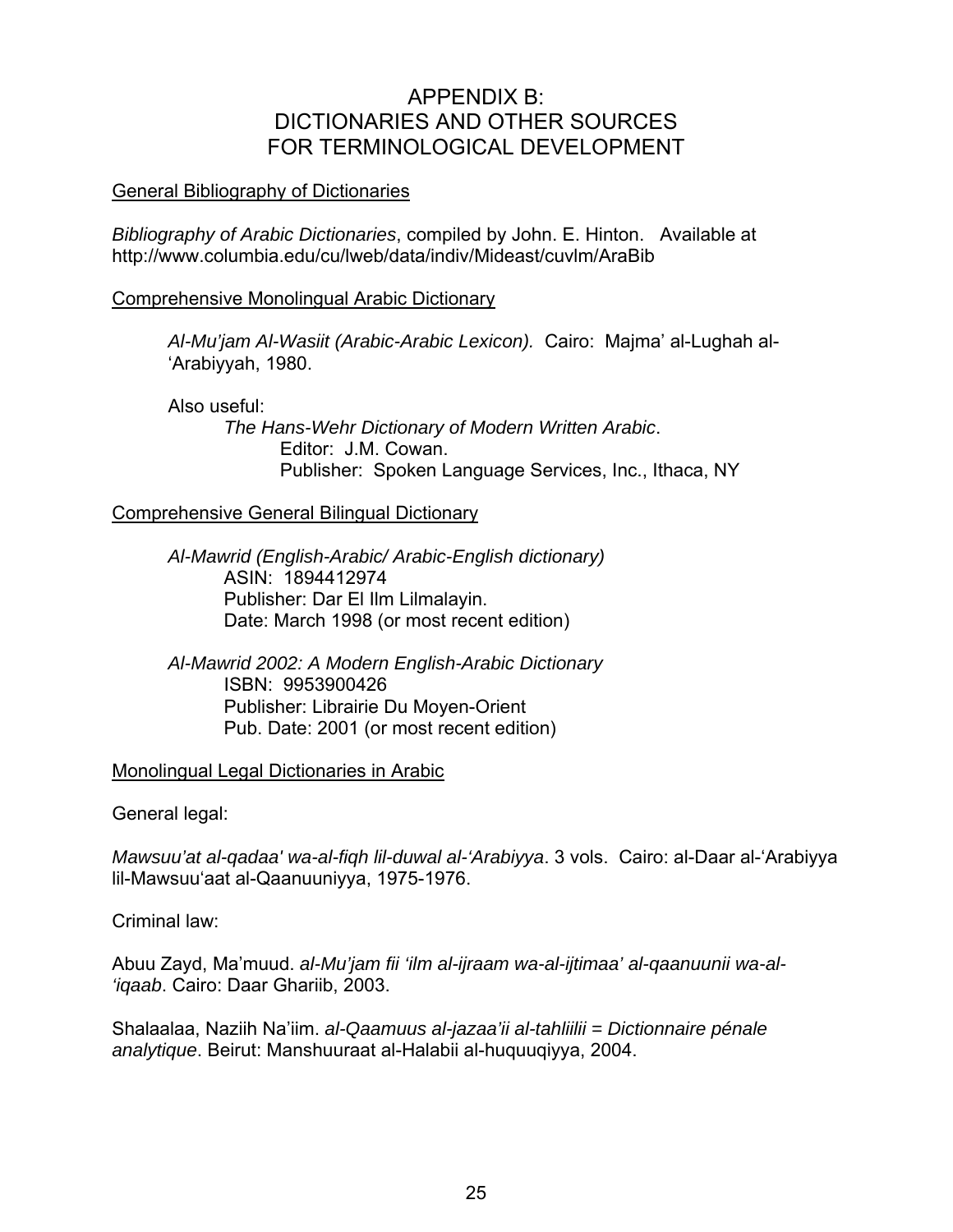#### Information in Arabic about Legal Systems

- 1. United Nations Development Programme, http://www.undp-pogar.org
- 2. Reference books for Arabic available at www.aramedia.com
- 3. Websites of interest:
	- a. www.arab.de/arab/Government\_Politics/Law\_Issues/
	- b. www.arablaw.org/English.htm
	- c. www.findlaw.com/12international/countries/index.html
	- d. www.findlaw.com/12international/regions/mideast.html
	- e. www.law.depaul.edu/centers\_Institutes/ihrli/publications/
	- f. www.law-book.net/
	- g. www.nyulawglobal.org/globalex/Egypt.htm
- 4. Do your own Google search in English or Arabic for websites that publish rules of procedure from Arabic-speaking countries
- 5. Locate websites of Ministries of Justice and other government entities related to law and courts in Arabic-speaking countries

#### Bilingual Dictionary of Legal Terms

*Arabic-English Faruqi's Law Dictionary, 3rd ed.*  ISBN: 0884310728 Publisher: I B D Ltd Pub. Date: December 1986 (This dictionary is also available in English-Arabic)

*Dictionnaire des Termes Juridiques, Français-Anglais-Arabe.*  Author: Dr. A. Zaki Badaoui Publisher: Dar Al-Kitab Al-Masri, Cairo, Egypt and Dar Al-Kitab Al-Lubnani, Beirut, Lebanon

*English-Arabic Dictionary for Legal Terms Used in US Courts*  Author: Walid Farhoud Publisher: Middle East International Services, West University Center, 4500 Ninth Avenue NE, Suite 300, Seattle, WA 98105; 206-295-4784; http://www.arabicspecialists.com/dictionary.asp Pub. Date: April 2008

*English/Arabic Legal Glossary*

Author: Samia Zumout Publisher: Superior Court of California, County of Sacramento, 720 9<sup>th</sup> Street, Sacramento, CA 95814; 916-874-6867 Pub. Date: 2005 Available free on-line at: http://www.saccourt.com/geninfo/legal\_glossaries/glossaries/Arabic\_Engli sh\_Legal\_Glssary.pdf

*Law Dictionary, English-Arabic, 3rd ed.* 

 Author: Dr. Ibrahim I. Al-Wahab Publisher: Libraire du Liban, Riad Sol Square, Beirut, Lebanon Pub. Date: 1988

See also www.proz.com/glossary-translations/english-to-arabic-translations/75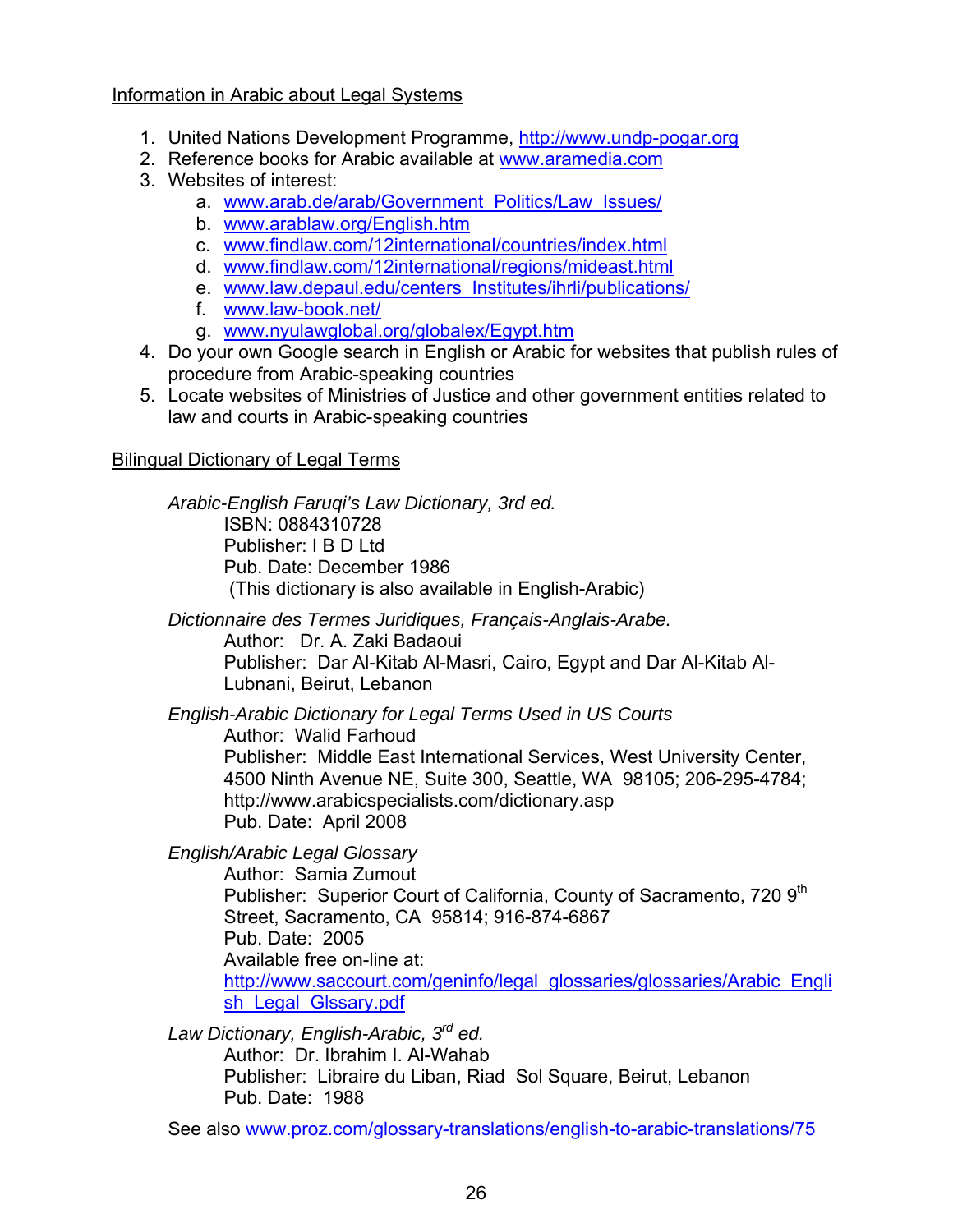# APPENDIX C: SCORING UNIT DESCRIPTIONS AND TESTING GOALS<sup>18</sup>

| <b>SCORING UNIT</b><br><b>CATEGORY</b>                                                                                                                                                              | <b>DESCRIPTION</b>                                                                                                                                                                     | <b>TESTING GOAL(S)</b>                                                                                                                                                                                                                                                                              |
|-----------------------------------------------------------------------------------------------------------------------------------------------------------------------------------------------------|----------------------------------------------------------------------------------------------------------------------------------------------------------------------------------------|-----------------------------------------------------------------------------------------------------------------------------------------------------------------------------------------------------------------------------------------------------------------------------------------------------|
| A: Grammar                                                                                                                                                                                          | "Grammar is a system of principles that<br>govern the way a language works. Grammar<br>describes how words relate to each other,<br>particularly how they function in<br>sentences."19 | Ensure that candidates recognize and, within<br>the limits of the source and target languages,<br>satisfactorily handle the interpretation of<br>grammar, especially verbs.                                                                                                                         |
| B: Language<br>Terms or phrases that may invite<br>Interference<br>misinterpretation due to interference of one<br>language on another (e.g., false cognates,<br>awkward phrasing, terms or phrases |                                                                                                                                                                                        | 1-Measure the ability to keep languages<br>separate, speaking them as an educated<br>native speaker would, with no interference from<br>the other language, and                                                                                                                                     |
| susceptible to literal renditions resulting in<br>loss of precise meaning).                                                                                                                         | 2-Measure the ability to avoid being constricted<br>unnecessarily by the source language resulting<br>in interpretations that are literal or verbatim.                                 |                                                                                                                                                                                                                                                                                                     |
| C: General<br>Vocabulary                                                                                                                                                                            | Vocabulary that is widely used in ordinary<br>parlance and could be spoken by native<br>speakers appearing in any courtroom.                                                           | 1-Measure the ability to preserve lexical<br>content of general source language terms<br>when interpreted into the target language,                                                                                                                                                                 |
|                                                                                                                                                                                                     |                                                                                                                                                                                        | 2-Measure the depth and range of candidate's<br>vocabulary, and                                                                                                                                                                                                                                     |
|                                                                                                                                                                                                     |                                                                                                                                                                                        | 3-Measure the ability to tap into a deep<br>reservoir of vocabulary without hesitating or<br>stumbling.                                                                                                                                                                                             |
| D: Legal Terms<br>and Phrases                                                                                                                                                                       | Any word or phrase of a legal or technical<br>nature, or which is not common in everyday<br>speech, but is commonly used in legal<br>settings.                                         | Measure the candidate's range of knowledge<br>and recognition of common legal terms and<br>styles of language used in courtrooms and the<br>ability to faithfully interpret them into the target<br>language, going into both languages, but<br>especially from English into the other<br>language. |

<sup>18</sup> Consortium for State Court Interpreter Certification, *Court Interpreter Oral Examination: Test Construction Manual,* 2010*.*

<sup>&</sup>lt;sup>19</sup> DiYanni, Robert, and Pat C. Hoy II. *The Scribner Handbook for Writers.* Boston: Allyn and Bacon, 1995, p. 221.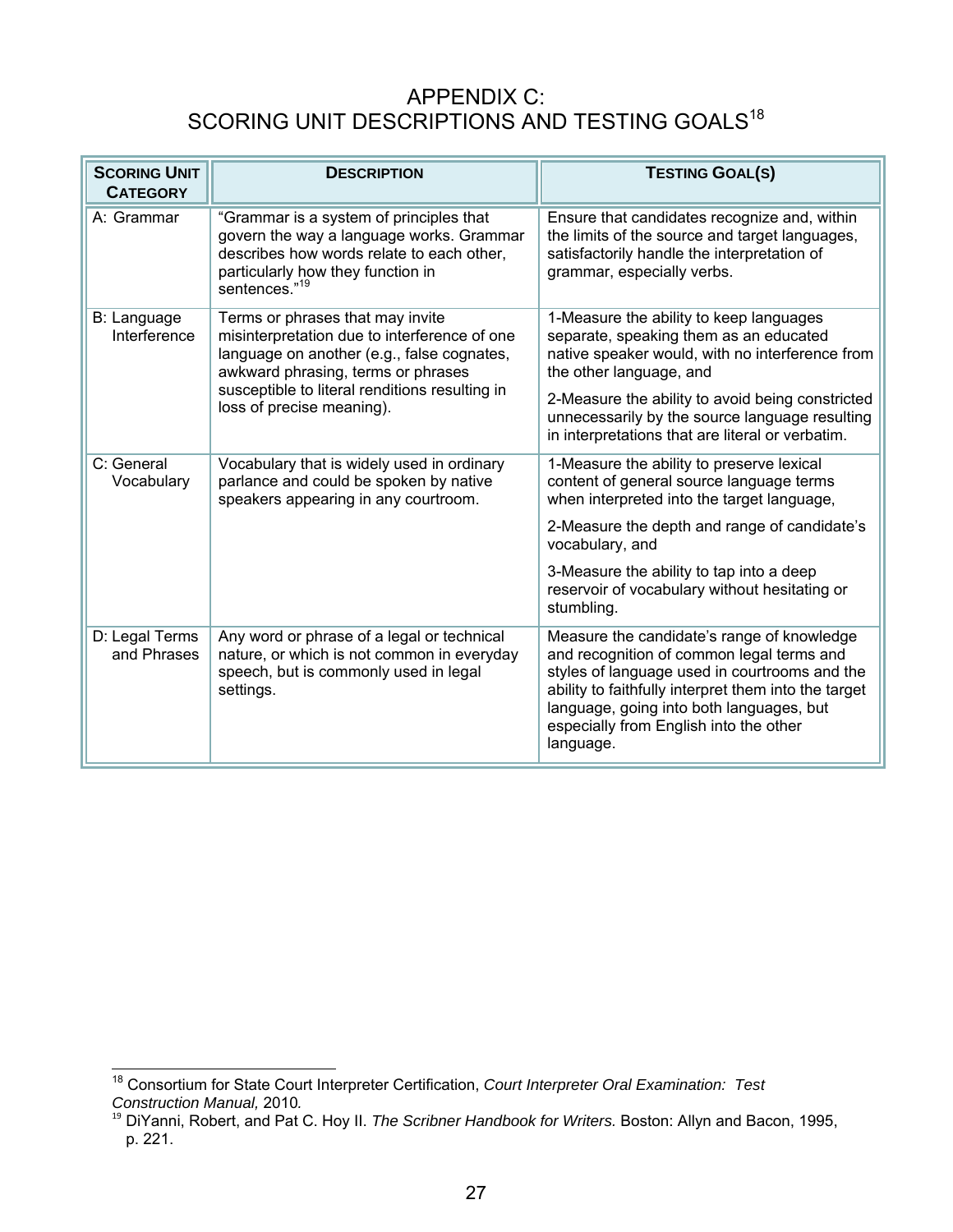| <b>SCORING UNIT</b><br><b>CATEGORY</b>                               | <b>DESCRIPTION</b>                                                                                                                                                                                                                                                                                                                                                                                                                                                                                                                                                | <b>TESTING GOAL(S)</b>                                                                                                                                                                                                                                                                                                                                                                                                                                                                                         |
|----------------------------------------------------------------------|-------------------------------------------------------------------------------------------------------------------------------------------------------------------------------------------------------------------------------------------------------------------------------------------------------------------------------------------------------------------------------------------------------------------------------------------------------------------------------------------------------------------------------------------------------------------|----------------------------------------------------------------------------------------------------------------------------------------------------------------------------------------------------------------------------------------------------------------------------------------------------------------------------------------------------------------------------------------------------------------------------------------------------------------------------------------------------------------|
| E: Idioms and<br>Sayings                                             | An <i>idiom</i> is "a speech form or an<br>expression of a given language that is<br>peculiar to itself grammatically or cannot be<br>understood from the individual meanings of<br>its elements" <sup>20</sup> . Sayings are short<br>expressions such as aphorisms and<br>proverbs that are often repeated and familiar<br>setting forth wisdom and truth.                                                                                                                                                                                                      | Determine the candidate's breadth of<br>knowledge and understanding of a language's<br>common idioms and sayings, and the ability to<br>interpret the meaning or an equivalent idiom or<br>saying in the target language.                                                                                                                                                                                                                                                                                      |
| F: Register                                                          | Style of language drawn upon in various<br>social settings; a key element in expressing<br>degrees of formality, including curses,<br>profanity, and taboo words. Register shows,<br>through a pattern of vocabulary and<br>grammar, what a speaker or writer is doing<br>with language at a given moment.                                                                                                                                                                                                                                                        | Assess the candidate's ability to preserve the<br>level of language so that others' impression of<br>the speaker is not raised or lowered by the<br>interpreter and assess the candidate's ability to<br>interpret offensive terminology.                                                                                                                                                                                                                                                                      |
| G:<br>Number<br>s and Names                                          | Any number, measurement, or proper name.                                                                                                                                                                                                                                                                                                                                                                                                                                                                                                                          | Measure the candidate's ability to be precise<br>and accurate with all numbers, maintain<br>weights and measures as stated in the source<br>language without converting them to another<br>system (e.g., from metric to English), preserve<br>names of businesses, streets, etc. without<br>interpreting them (except that "Avenue,<br>"Street," etc. may or may not be interpreted,<br>but the actual name is not to be interpreted),<br>and conserve every letter of a spelled name in<br>the order uttered. |
| H:<br><b>Markers</b><br>, Intensifiers,<br>Emphasis<br>and Precision | Any word or phrase giving emphasis or<br>precision to a description (e.g., adverbs,<br>adjectives) or statement (e.g., can be<br>grammatical in form), including time (e.g.,<br>the day after tomorrow, last night, next<br>week).                                                                                                                                                                                                                                                                                                                                | Ensure that the various ways of marking<br>speech are preserved so the same degree of<br>impact and precision is conveyed to the<br>listener of the interpretation.                                                                                                                                                                                                                                                                                                                                            |
| I: Embeddings<br>and Position                                        | Words or phrases that may be omitted due<br>to position (at the beginning or middle of a<br>long sentence, second in a string of<br>adjectives or adverbs) or function (tag<br>questions).                                                                                                                                                                                                                                                                                                                                                                        | Ensure that candidates preserve all elements<br>of the source language, especially those that<br>they may deem to be "unimportant," or forget<br>due to their location or function in the<br>utterance.                                                                                                                                                                                                                                                                                                        |
| J: Slang and<br>Colloquialism<br>s                                   | Slang and colloquialisms are informal,<br>nonstandard words or phrases that are used in<br>informal, ordinary conversation but not in formal<br>speech or writing and are identified in standard<br>dictionaries as "slang," "colloquialism," or<br>"informal" or are listed in published dictionaries of<br>slang and/or colloquialisms or in scholarly articles<br>and books so identifying them. Slang items,<br>which are coined by social groups, may be used<br>in test texts only when they have passed into<br>widespread usage across the United States. | Measure the candidate's range of knowledge<br>of nonstandard, informal forms of speech and<br>their ability to interpret the meaning of such<br>words and phrases without being bound to<br>preserve their low register.                                                                                                                                                                                                                                                                                       |

<sup>20</sup> *The American Heritage College Dictionary*, Third Edition, Boston: Houghton Mifflin Co., 1997, p. 674.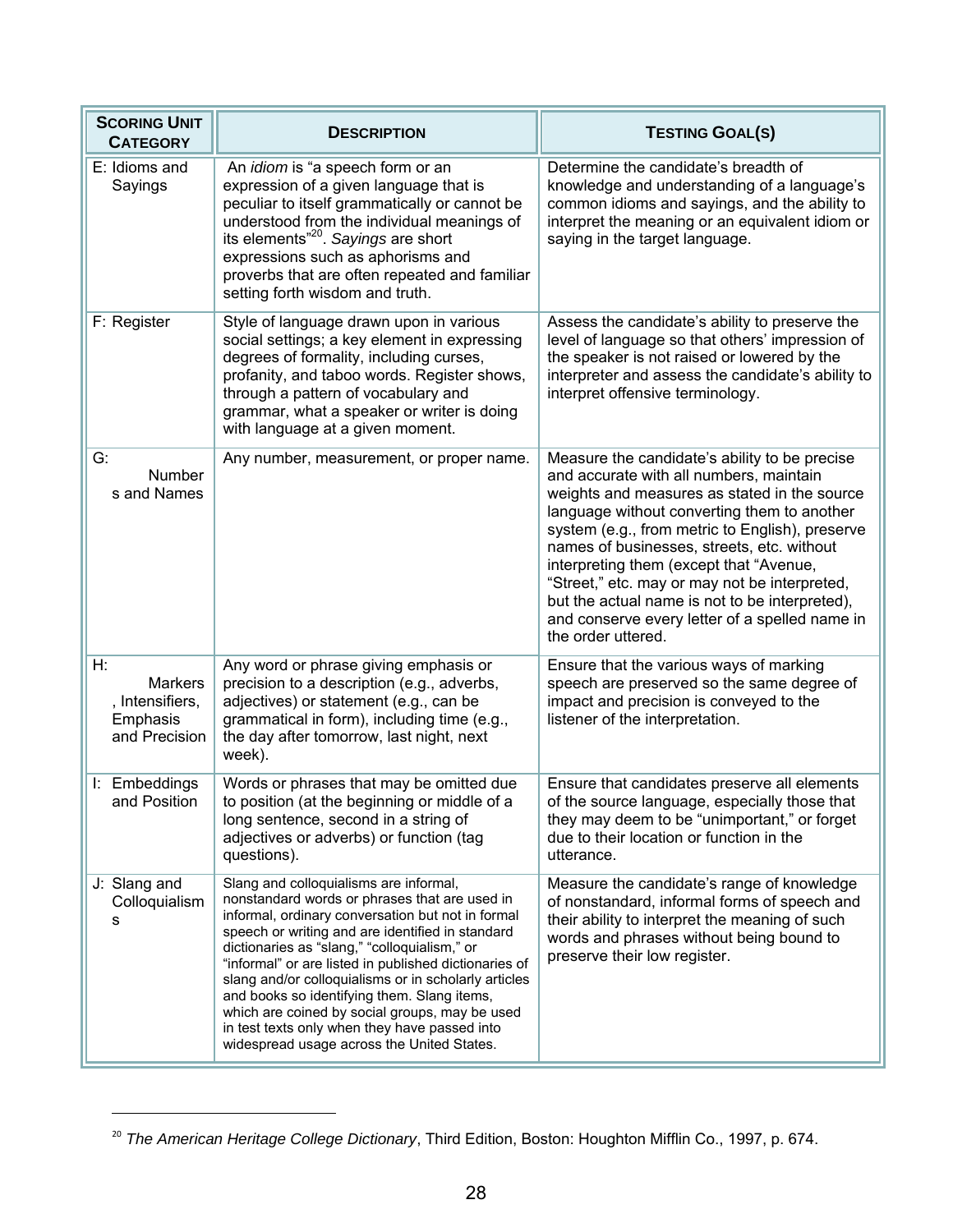# **SOURCES**

Abdel-Al, Nabil M. "Cultural Variations in Arabic," PROTEUS, 13:4 (Winter 2005).

- Abdel-Rahman, Marwan. "Arabic Varieties: Common Perceptions and Misperceptions," PROTEUS, 14:3 (Fall 2005).
- Al-Jadda, Souheila. "Lost in Arabic Translation," THE CHRISTIAN SCIENCE MONITOR (September 16, 2004). www.csmonitor.com/2004/0916/p09s01 coop.html.
- Bergman, Elizabeth M. "A Proposal for the Classification of Arabic Varieties." Prepared for the Court Interpreting, Legal Translating, and Bilingual Services Section of the New Jersey Administrative Office of the Courts. July 28, 1998.
- Cadora, F.J. BEDOUIN, VILLAGE, AND URBAN ARABIC: AN ECOLINGUISTIC STUDY. Leiden/New York: E.J. Brill, 1992.
- Consortium for Language Access in the Courts. COURT INTEPRETER ORAL EXAMINATION: TEST CONSTRUCTION MANUAL. April 2010.

\_\_\_\_\_\_\_\_. TEST RATING STANDARDS AND RESOURCE MATERIALS FOR RATER TRAINING: COURT INTERPERTING ORAL PROFICIENCY EXAMINATION. June 2001. Note: This older document will soon be superseded by a major revised version entitled TEST RATING MANUAL.

Ferguson, C.A. "Diglossia," WORD 15: 325-340 (1959).

- Florida Department of Education, Office of the Chancellor, K-12 Public Schools, Academic Achievement through Language Acquisition, Survey 2, 2007-08, Student Demographics.
- Grimes, Barbara F., ed. ETHNOLOGUE: LANGUAGES OF THE WORLD, 12<sup>th</sup> edition. Dallas: Summer Institute of Linguistics, 1992.
- Ismail, Aziz. "Cultural Awareness and the Arabic Interpreter," PROTEUS 11 (Winter 2002). Reprinted in THE ATA CHRONICLE (August 2002): 21-23.
- Judicial Council of California, *2005 Language Need and Interpreter Use Study: Report to the Legislature*, February 2006.
	- \_\_\_\_\_\_\_. *Study of California's Court Interpreter Certification and Registration Testing.*  Prepared by ALTA Language Services, Inc. 2007. (This report is available online at http://www.courtinfo.ca.gov/programs/courtinterpreters.)
- Kaye, Alan S. Kaye, "Arabic," in THE WORLD'S MAJOR LANGUAGES, Bernard Comrie, ed. New York: Oxford University Press, 1985. Pp. 664-685.